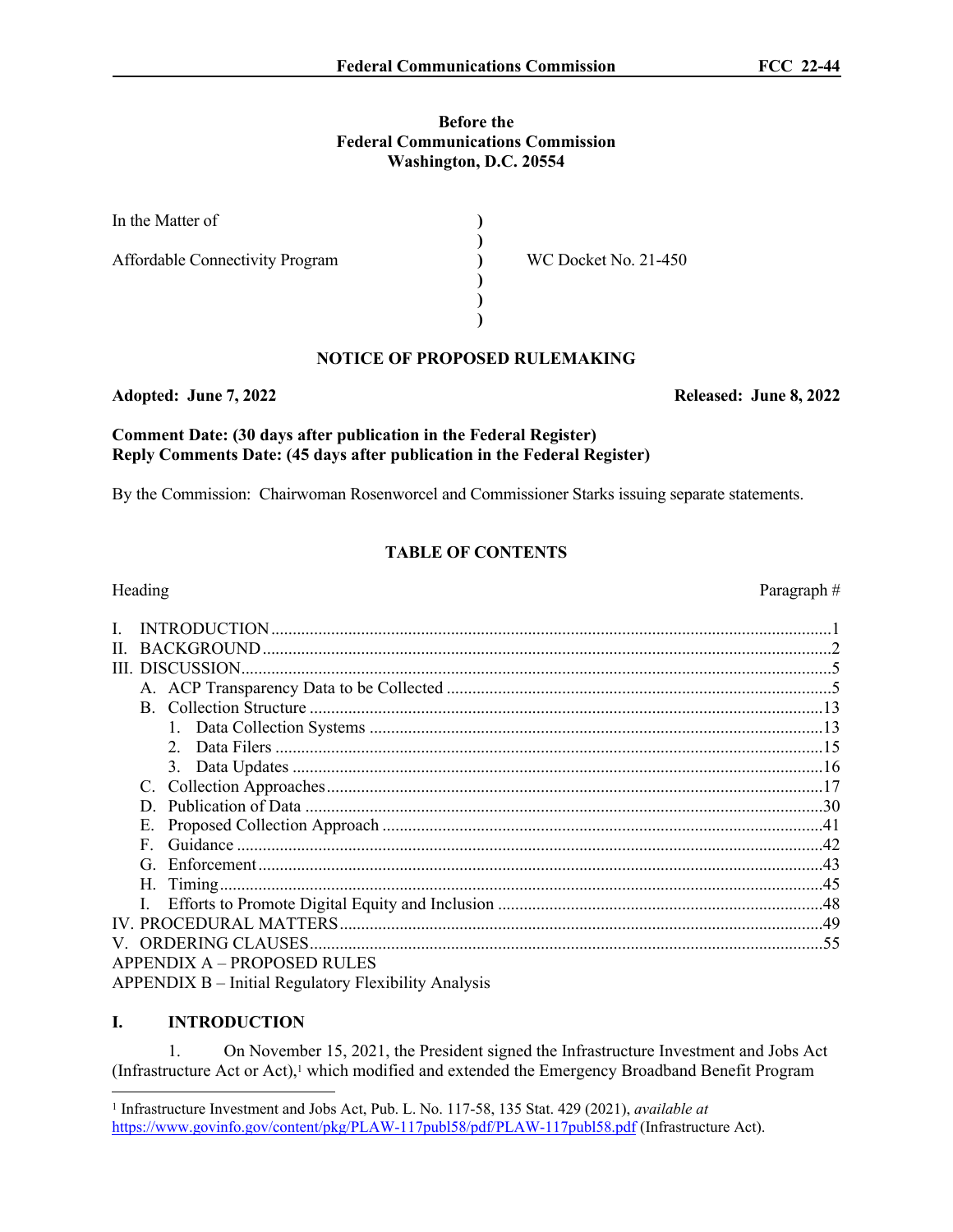(EBB Program)<sup>2</sup> to a longer-term broadband affordability program called the Affordable Connectivity Program (ACP).<sup>3</sup> The Infrastructure Act also mandates that the Commission issue final "broadband transparency rules" regarding the annual collection of information about the price and subscription rates of internet service offerings received by households enrolled in the Affordable Connectivity Program. Consistent with the directive to adopt rules no later than one year after enactment of the Act,<sup>4</sup> we herein seek comment on the data to be collected, mechanism for collecting this data, and format for the data's publication.

#### **II. BACKGROUND**

2. Consistent with statutory requirements, on December 31, 2021, the EBB Program ended and the Affordable Connectivity Program began accepting applications and enrollments.<sup>5</sup> Congress made several changes to the EBB Program to transform it from an emergency program designed to respond to a public health crisis to a longer-term broadband affordability program, and appropriated to the Commission an additional \$14.2 billion to implement those changes and fund the program.<sup>6</sup> More specifically, Congress removed pandemic-related eligibility criteria, added Special Supplemental Nutritional Program for Woman, Infants, and Children (WIC) as a qualifying program, and increased the threshold for those seeking to qualify by income from 135% of the Federal Poverty Guidelines to 200%. The Infrastructure Act also reduced the benefit amount from up to \$50 per month to up to \$30 per month for low-income households residing on non-Tribal lands. The Act retained the enhanced benefit of up to \$75 per month for households residing on qualifying Tribal lands and the one-time discount of up to \$100 for a tablet, laptop, or desktop, provided that the household contributes between \$10 and \$50 toward the price of the device. Among other things, Congress also modified the program requirements to allow consumers to apply the benefit to any internet service offering of a participating provider, which is reflected in the Commission's rules adopted on January 14, 2022.<sup>7</sup> As of May 16, 2022, there were over 11.8 million households enrolled in the Affordable Connectivity Program.

3. Congress also in the Infrastructure Act instructed the Commission to initiate a new ACP transparency data collection.<sup>8</sup> In addition to conducting an annual collection of data relating to the price and subscription rates of each internet service offering of a participating provider to which an eligible household subscribes,<sup>9</sup> Congress also directed the Commission to revise the rules of the collection to verify the accuracy of the data submitted no later than 180 days after final rules are issued.10 Then, once the final rules for the collection are promulgated, the Commission must make data from the annual

 $10$  *Id.* § 60502(c)(2).

<sup>2</sup> Consolidated Appropriations Act, 2021, Pub. L. No. 116-260, 134 Stat. 1182 (2020), *available at* <https://www.govinfo.gov/content/pkg/PLAW-116publ260/pdf/PLAW-116publ260.pdf>(Consolidated Appropriations Act).

<sup>&</sup>lt;sup>3</sup> Infrastructure Act, div. F, tit. V,  $\S$  60502(a)(2).

<sup>&</sup>lt;sup>4</sup> Infrastructure Act, div. F, tit. V,  $\S$  60502(c)(1).

<sup>5</sup> *Affordable Connectivity Program*, Report and Order and Further Notice of Proposed Rulemaking, WC Docket Nos. 21-450 and 20-445, FCC 22-2, at 1, para. 2. (rel. Jan. 21, 2022) (*ACP Order*).

<sup>&</sup>lt;sup>6</sup> Infrastructure Investment and Jobs Act, div. F, tit. V,  $\S$  60502; *id.* div. J, tit. IV. The \$14.2 billion appropriation is contained in Division J, *Appropriations*, Title IV – *Financial Services and General Government,* of the Infrastructure Act. The statutory changes to the EBB Program are contained in Division F, *Broadband,* Title V*, Broadband Affordability,* Section 60502*, Broadband Affordability,* of the Infrastructure Act. The statute as modified by the Infrastructure Act is codified at 47 U.S.C. § 1752, *Benefit for broadband service*.

<sup>7</sup> *ACP Order* at 1, para. 2.

<sup>&</sup>lt;sup>8</sup> Infrastructure Act, div. F, tit. V,  $\S$  60502(c).

<sup>&</sup>lt;sup>9</sup> Infrastructure Act, div. F, tit. V,  $\S$  60502(c)(1).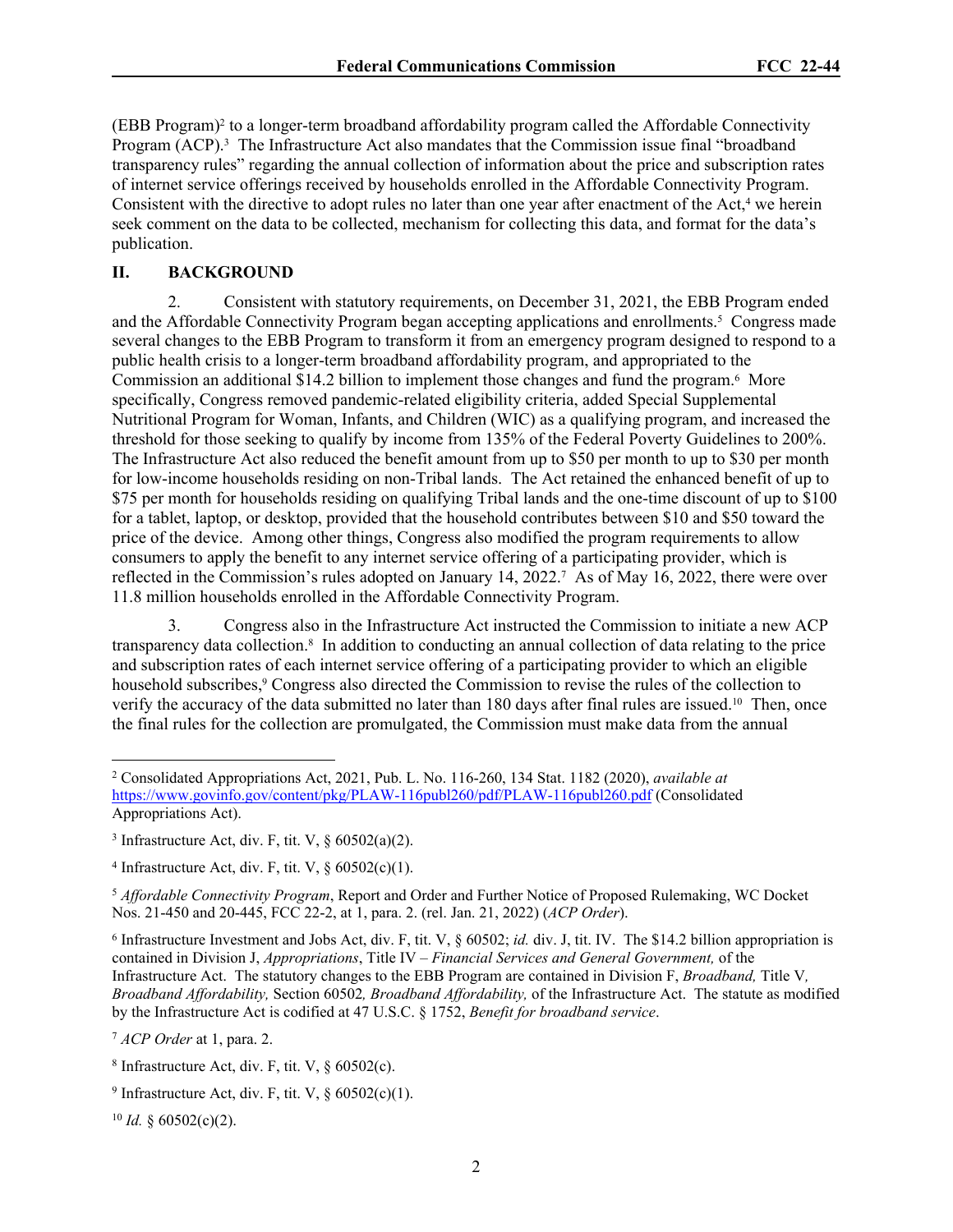collection publicly available in a commonly used electronic format while also protecting personally identifiable information and proprietary information.<sup>11</sup>

4. The Commission is also undertaking a separate rulemaking to implement additional transparency measures as required by the Infrastructure Act, which intersects with the ACP transparency data collection.12 In the *Broadband Labels Notice*, the Commission sought comment on the Infrastructure Act's direction that the Commission promulgate rules requiring the display of broadband consumer labels disclosing information regarding broadband internet access service plans.<sup>13</sup> In that proceeding, we proposed to require that service providers display labels disclosing information about prices, introductory rates, data allowances, fees, broadband speeds, and network management practices.14 The Infrastructure Act also required the Commission to "rely on the price information displayed on the broadband consumer label . . . for any collection of data . . . under section 60502(c) [the ACP transparency data collection].<sup>"15</sup>

### **III. DISCUSSION**

# **A. ACP Transparency Data to be Collected**

5. *Price and Subscription Rate Information.* The Act requires an "annual collection by the Commission of data relating to the price and subscription rates of each internet service offering of a participating provider under the Affordable Connectivity Program . . . to which an eligible household subscribes."16 We first seek comment on the collection of price information. We propose that the price information include the monthly charge for the internet service offering that a household would be charged absent the application of the affordable connectivity benefit. How should we collect promotional pricing or introductory rates? Should other price characteristics, such as whether the internet service offering is pre-paid or post-paid, be collected? Should taxes and fees be collected as part of price? If so, what price information should be included, and how can we distinguish between the components of the price? For example, should the values of promotional discounts such as for streaming service (e.g., Disney+, Spotify, Netflix, etc.) or modem rental, military discounts, or paperless billing discounts be collected? Should the collected price information reflect any discounts provided to households receiving a service offering under an extended service contract? Should whether a plan is designated as a plan for a low-income household be collected? Should the prices for associated equipment, such as modems or routers, be collected? How should the price of service bundles (for example, voice/broadband or voice/broadband/cable) be collected? For those households who exceed their monthly data cap, should the cost of additionally purchased data be considered? Are there any other indicators of price that should be collected?

6. We next seek comment on the collection of subscription rates. We interpret "subscription rate" as the total program subscribership to a unique internet service offering over time, and seek comment on this approach.17 In other words, we propose to collect the number of ACP households that subscribe to each unique internet service offering, where offerings are differentiated by price and service characteristics. Should we collect the number of households of an internet service offering as of a certain moment in time (e.g., as of a particular day), or should the Commission collect data on the number of

<sup>&</sup>lt;sup>11</sup> *Id.*  $\frac{60502(c)(4)}{c}$ .

<sup>12</sup> *See Empowering Broadband Consumers Through Transparency*, CG Docket No. 22-2, Notice of Proposed Rulemaking, FCC 22-7 (Jan. 27, 2022) (*Broadband Labels Notice*)

<sup>&</sup>lt;sup>13</sup> Infrastructure Act, div. F, tit. V,  $\S$  60504(a), (b)(1).

<sup>14</sup> *Broadband Labels Notice* at Appendices B and C (displaying sample consumer labels for fixed and mobile broadband service).

<sup>&</sup>lt;sup>15</sup> *Id.* at 7, para. 25 (citing Infrastructure Act, div. F. tit. V,  $\delta$  60504(b)(2)).

<sup>&</sup>lt;sup>16</sup> Infrastructure Act, div. F, tit. V,  $\S$  60502(c)(1).

<sup>17</sup> *See id.*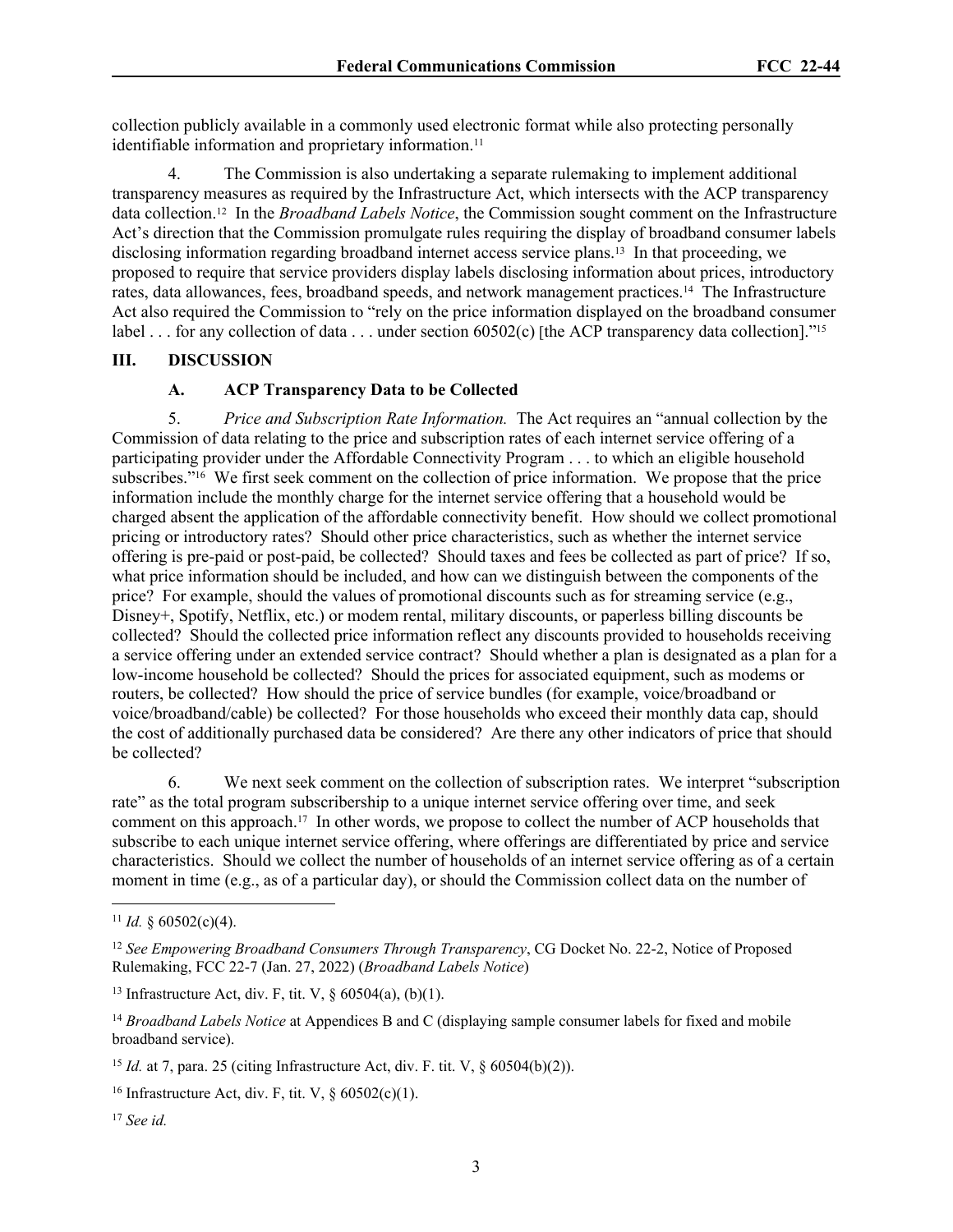households receiving the offering over a given period of time (e.g., over a multiple month period)? What is the meaning of the statutory wording "subscription rate"? Should we require providers to submit annually such subscription rate data disaggregated by month or quarter? Will either of these approaches better enable the Commission to calculate the "take rate" (i.e., the fraction of subscribers selecting the plan from those who could select the plan) and identify changes in the rate over time? Should the Commission collect any other data related to the growth or churn rate, which would show the net additions or drop-offs from plans over time? We seek comment on other interpretations of "subscription rate."

7. Some providers offer plans nationwide. How should that be taken into account when collecting subscription rate information? Should the subscription rate be for a particular geographic location if plans are offered nationally or across large geographic regions, such as statewide? Are large geographic regions (e.g., state) most appropriate or would it be beneficial to collect this information on a more granular geographic level? If so, what geographic level (e.g., study areas, designated market areas) would be most appropriate?18 What other information should the Commission collect about the subscription rate? Do providers collect and maintain household demographic information or information on a subscriber's past internet access, and if so should that information be collected here? We propose to have providers enrolling households in the Affordable Connectivity Program through an FCC-approved alternative verification process be required to submit information about how the household qualified for the Affordable Connectivity Program, and we seek comment on this proposal.

8. *Plan Characteristics.* In the *ACP Order*, the Commission determined that collecting data on service plan characteristics, including upload and download speeds, data allowances, and co-payments could help determine the value the Affordable Connectivity Program provides to households.19 Given the utility of such data, the Commission directed the Bureau and the Office of Economics and Analytics (OEA), with assistance from the program administrator, the Universal Service Administrative Company (USAC), to determine the appropriate way to collect service plan characteristics while minimizing the burden to service providers.20 The Infrastructure Act also anticipates that the Commission may engage in other data collection activities, specifically including a redundancy avoidance provision stating that nothing "shall be construed to require the Commission . . . to duplicate an activity that the Commission is undertaking as of the date of enactment" of the Act if "the Commission refers to the activity in the" final broadband transparency rules issued by the Commission, if "the activity meets the requirements of" the broadband transparency rules, and if "the Commission discloses the activity to the public."21 We seek comment on whether and how this provision affects the collection of service plan characteristic data.<sup>22</sup> Plan characteristics data arguably falls within the scope of "data relating to the price and subscription rates" of internet service offerings to which households subscribe. We thus seek comment on using this

<sup>&</sup>lt;sup>18</sup> A study area is a term used by the Universal Service Administrative Company to describe a provider's service area. USAC, Join Lifeline as an ETC, <https://www.usac.org/lifeline/get-started/join-lifeline-as-an-etc/#Obtain>(last visited June 7, 2022). A designated market area (DMA) is used to define radio and television markets. *See Communications Marketplace Report*, GN Docket No. 20-60, FCC 20-188 (2020) at n.609.

<sup>19</sup> The Commission recognized the utility of plan characteristic information in informing the Commission of the preferences of ACP subscribers and allowing the Commission to evaluate whether ACP plans are providing subscribers value. In paragraph 100, the Commission directed WCB and OEA along with USAC to determine the method for collecting plan characteristic information (NLAD modification, survey, future planned data collections, etc.) and the plan characteristics to be collected. *ACP Order* at 50, para. 100.

<sup>20</sup> *ACP Order* at 50, para. 100.

<sup>&</sup>lt;sup>21</sup> Infrastructure Act, div. F, tit. V,  $\S$  60502(c)(3).

<sup>&</sup>lt;sup>22</sup> The Infrastructure Act acknowledges that the Commission may engage in data collection activities separate from that required by section 60502(c). *Cf.*, *e.g.*, Infrastructure Act, div. F, tit. V, § 60502(c)(3) (providing § 60502(c)(1) data collection should not be construed as requiring Commission to duplicate existing activities).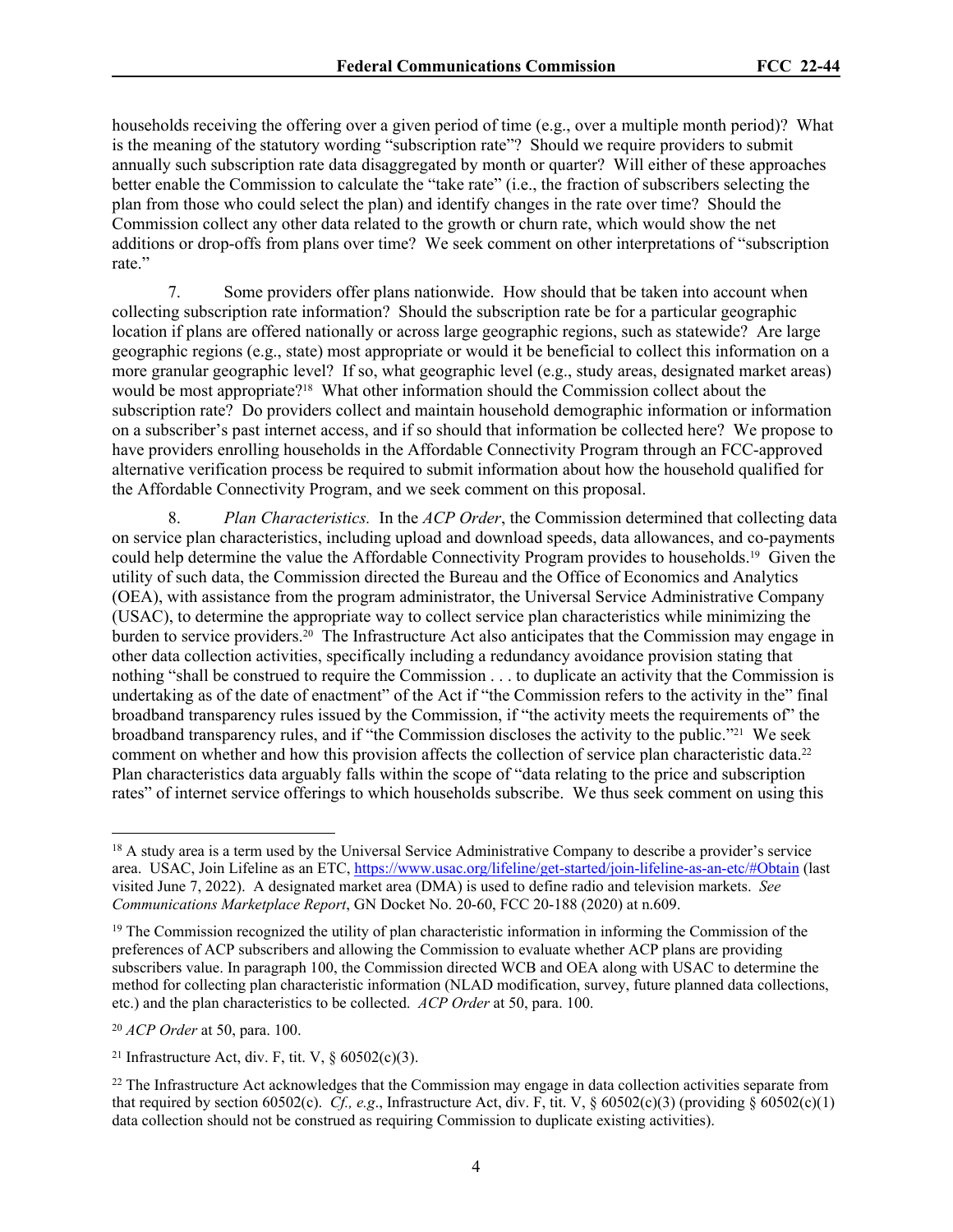ACP transparency annual data collection to collect information on plan characteristics, as required by the Commission in the *ACP Order*.

9. We seek comment on what ACP plan characteristics we should collect. We first propose to collect upload and download speeds. For upload and download speeds, should we collect the advertised or maximum speeds? Are there other speed measurements we should consider collecting instead? Should we collect information about ACP service plan data caps,<sup>23</sup> including the amount of the data cap and the number of subscribers who have reached their cap? What about information concerning associated equipment, including whether or not a plan includes or requires a modem or router rental? For bundled service plans should we collect information concerning the characteristics of the bundle, including whether voice is included in the bundle, voice characteristics (e.g., total minutes), whether video is included, video characteristics (e.g., total channels, channels included)? Are there other plan characteristics that the Commission should collect as part of the ACP transparency data collection?

10. *Broadband Consumer Labels.* We also seek comment on the interplay between the ACP transparency data collection and broadband consumer labels. The Infrastructure Act provides that the Commission "shall rely on the price information displayed on the broadband consumer label under subsection (a) for any collection of data relating to the price and subscription rates of each covered broadband internet access service under section 60502(c)."24 This language may mean that that the Commission must incorporate *price information* from broadband consumer labels in the section 60502(c) ACP transparency data collection but that this category of price information data is not coterminous with the data *related* to price that is referenced in section 60502(c). Are there alternative interpretations? For example, should we interpret the "shall rely" language as meaning that the Commission should only rely on data contained in the broadband labels to meet the statutory requirement that we collect data relating to price? Does the redundancy avoidance provision in section 60502(c) support this interpretation? We seek comment on this language and request that commenters also suggest ways in which the Commission can use broadband label information as part of the ACP transparency data collection. We also seek comment on whether the redundancy avoidance language could be interpreted to mean that the Commission could rely on price information contained in consumer broadband labels. Does USAC collect any information about subscription rates to satisfy the ACP's other statutory requirements, rather than conducting a new data collection?

11. As proposed, the broadband labels may include information concerning plan pricing, performance, and data caps<sup>25</sup> and will be required to be displayed at the point of sale.<sup>26</sup> How should we structure the ACP transparency data collection to take advantage of information contained in the broadband labels? The *Broadband Labels Notice* sought comment about whether the Commission should directly collect the information contained in the broadband labels with each plan having a unique identifier, or whether we should require all participating internet service providers to make plan information publicly available via an Application Programming Interface (API) or other machine-

<sup>&</sup>lt;sup>23</sup> We use the term "data cap" to mean data usage restrictions on both pre-paid and post-paid plans.

<sup>&</sup>lt;sup>24</sup> Infrastructure Act, div. F, tit. V,  $\S$  60504(b)(2). The required label must include information about whether the offered price is an introductory rate, and, if so, the price the consumer will be required to pay following the introductory period. *Id.* § 60504(b)(1).

<sup>&</sup>lt;sup>25</sup> As proposed, the fixed broadband labels would include information on pricing, monthly data allowances, overage charges, equipment fees, "other" monthly fees, one-time fees, early termination fees, and performance metrics. The mobile broadband labels, as proposed, would include all of the information contained in the fixed labels as well as bring your own device information and "other included services/features." *See Broadband Labels Notice* at 5-6, paras. 16-22. The Broadband Labels rulemaking process is currently ongoing, and the Commission is seeking comments in a separate proceeding about the contents of the broadband labels. *See generally Broadband Labels Notice*.

<sup>26</sup> *Broadband Labels Notice* at 8, para 26.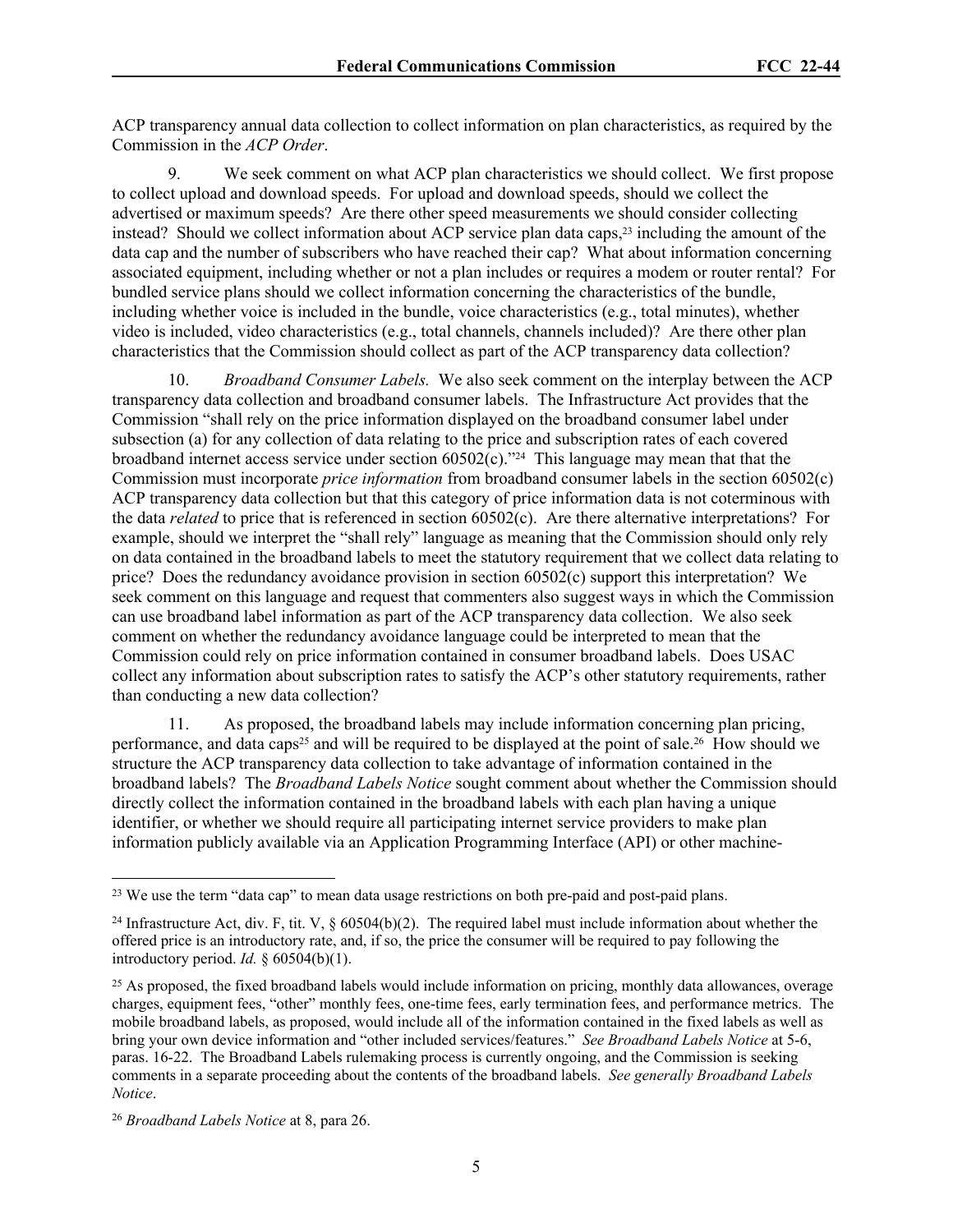readable format.27 If we require labels in a machine-readable format, how would we be able to match the labels to ACP subscribers? As a practical matter, is it possible for the information included in the broadband labels to meet the statutory requirement in section 60502(c) to collect price information for "each internet service offering of a participating provider . . . to which an eligible household subscribes?" If a provider is to submit a unique identifier for each plan, what naming convention should be used to identify the plan? Should there be a standardized naming convention used across providers, and if so, what should that format be? Absent a data collection of broadband labels or required availability of plan information via an API, can price information be obtained from the label on the provider's marketing materials? How could the Commission link the price information from the provider's marketing materials to the "eligible household"? If available, would this price information accurately reflect the prices applicable to ACP subscribers? We seek comment on these approaches to leveraging information for the broadband labels and alternative approaches we should consider in this proceeding. Should the Commission consider public sources for plan information? If so, how should the Commission link rate and plan characteristic information on a website label to an ACP subscriber?

12. *Performance Metrics.* We propose to use information in the ACP transparency data collection for the evaluation of the performance of the Affordable Connectivity Program in achieving the goals set in the *ACP Order*. Those goals are to (1) reduce the digital divide for low-income consumers, (2) promote awareness and participation in the Affordable Connectivity Program, and (3) ensure efficient and effective administration of the Affordable Connectivity Program.28 We seek comment on this proposal. What information should we collect in the ACP transparency data collection to measure the performance of the Affordable Connectivity Program? Should we collect information about whether a subscriber is a first-time subscriber to the provider? A first-time subscriber for fixed or mobile broadband? Whether a household subscribes to another broadband service? Should we collect data on a subscriber's plan characteristics prior to ACP service to help identify the impact of the ACP benefit or information from providers on how many subscribers changed their data usage or plan once they received their ACP benefit? Is there information about subscribers that is not currently collected that would be helpful to evaluate the performance of the program? Should we collect information concerning how a customer became aware of the Affordable Connectivity Program? What other information should we collect to measure effectiveness in increasing awareness and participation in the Affordable Connectivity Program? What information should we collect to measure the administrative efficacy of the program or otherwise help measure the performance of the Affordable Connectivity Program?

### **B. Collection Structure**

#### **1. Data Collection Systems**

13. To allow providers to efficiently submit information for the ACP transparency data collection, we propose using the National Lifeline Accountability Database (NLAD) or other USAC systems to collect subscriber-level data. The NLAD is a centralized database through which all ACP providers must enter information about households to enroll them in the Affordable Connectivity Program.29 We seek comment on this approach. For example, providers currently submit to NLAD information regarding a subscriber's residential address, other contact information, whether the subscriber is receiving an ACP connected device from the provider, service type (cable, DSL, fiber, fixed wireless, mobile broadband, satellite), among other information necessary to administer the program and to prohibit members of the same household from receiving the affordable connectivity benefit at the same time. Both USAC and providers have experience using NLAD to submit and retrieve information about

<sup>27</sup> *Broadband Labels Notice* at 7-8, para. 25.

<sup>28</sup> *Id.* at 97, para 210.

 $^{29}$  NLAD is a database used in the Lifeline program and the Affordable Connectivity Program as a tool for enrollment, reimbursement calculations, and a safeguard against duplicate subscribers. *See ACP Order* at 32, para. 58. Providers are required to use NLAD to enroll or transfer subscribers.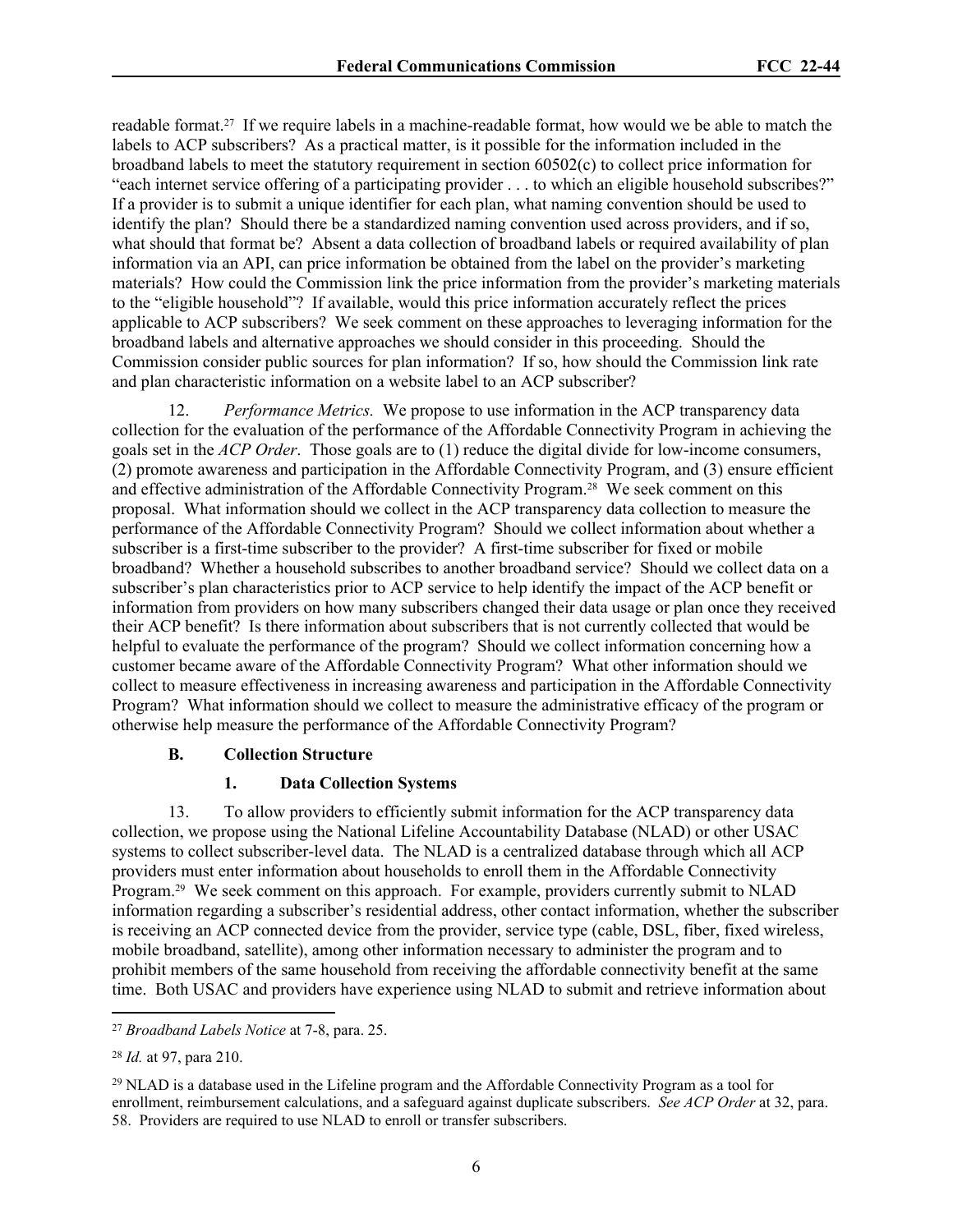households' ACP service, and using this system for the collection would prioritize ease-of-use for service providers and minimize administrative burdens. Given the statutory constraints and need to collect this information quickly and efficiently after the final rules are adopted, using a system that is already familiar and that already contains information about the households enrolled in the Affordable Connectivity Program will benefit providers, the Commission, and USAC. We seek comment on these views and welcome comment on other data collection mechanisms. We believe it will be less burdensome for providers to update their connections to NLAD and to continue to use a system they are familiar with to submit data collection information rather than requiring them to modify their processes and systems to transfer data to a new and unfamiliar system. We seek comment on this assumption. Additionally, receiving data from NLAD will allow the Commission to determine the rate of subscriptions of different plans, which otherwise could not be obtained in a static, aggregate collection. Are there alternative USAC-managed data upload systems that could be used for a subscriber-level collection? Would the creation of a new USAC-managed system be most appropriate for this data collection?

If we were to collect the data at an aggregated level, and not at the subscriber level, what collection mechanism should we use? It may be difficult to modify NLAD to collect data on an aggregated level within the time necessary to launch the ACP data collection and, thus, USAC or the Commission may have to develop a new system. We seek comment on this view. We also seek comment on the ways that USAC could modify NLAD or another existing system to collect aggregate plan data. Are there ways that USAC could collect subscriber level information via NLAD and aggregate that data? Should the Commission collect this aggregated data instead of USAC? Developing a new system and standing up a collection of this magnitude would require significant resources, so we seek comment on the feasibility of the Commission hosting this collection. Finally, we seek comment on how the level of aggregation impacts the collection mechanism the Commission should employ. Commenters are encouraged to explain whether their suggested collection mechanism is particular to a specific level of aggregation, or if it can accommodate a wide swath of possible aggregation levels.

#### **2. Data Filers**

15. We next seek comment on which providers will need to submit data to the ACP transparency data collection. The Infrastructure Act requires collecting data "relating to the price and subscription rates of each internet service offering of a participating provider under the Affordable Connectivity Program . . . to which an eligible household subscribes."30 We view the Infrastructure Act as requiring every provider participating in the Affordable Connectivity Program to provide such data, regardless of the number of enrolled households. We seek comment on that view and the benefits of that approach. We do not read the Infrastructure Act as permitting us to limit the number of providers that must participate in this data collection. We seek comment on this interpretation and encourage commenters suggesting otherwise to explain how to limit participation without jeopardizing the integrity of the collection and ensuring that sufficient information is collected to provide the price and subscription rate information required by Congress.

#### **3. Data Updates**

16. Using the existing NLAD system will allow us to collect data at enrollment for all new participants but may not easily allow for the collection of newly required information about existing ACP households. We therefore seek comment on how providers should be required to backfill data for the millions of existing households that have already enrolled in the Affordable Connectivity Program. When the rules for the ACP transparency data collection go into effect, what should providers be required to do for these existing households? We seek comment on the best ways to obtain data from providers about the price and subscription rate of existing ACP households and on an appropriate amount of time to submit information into the NLAD system. Are there other alternative methods for collecting newly required information? For all households, should we require providers to submit and/or update plan

 $30$  Infrastructure Act, div. F, tit. V,  $\frac{60502(c)(1)}{c}$ .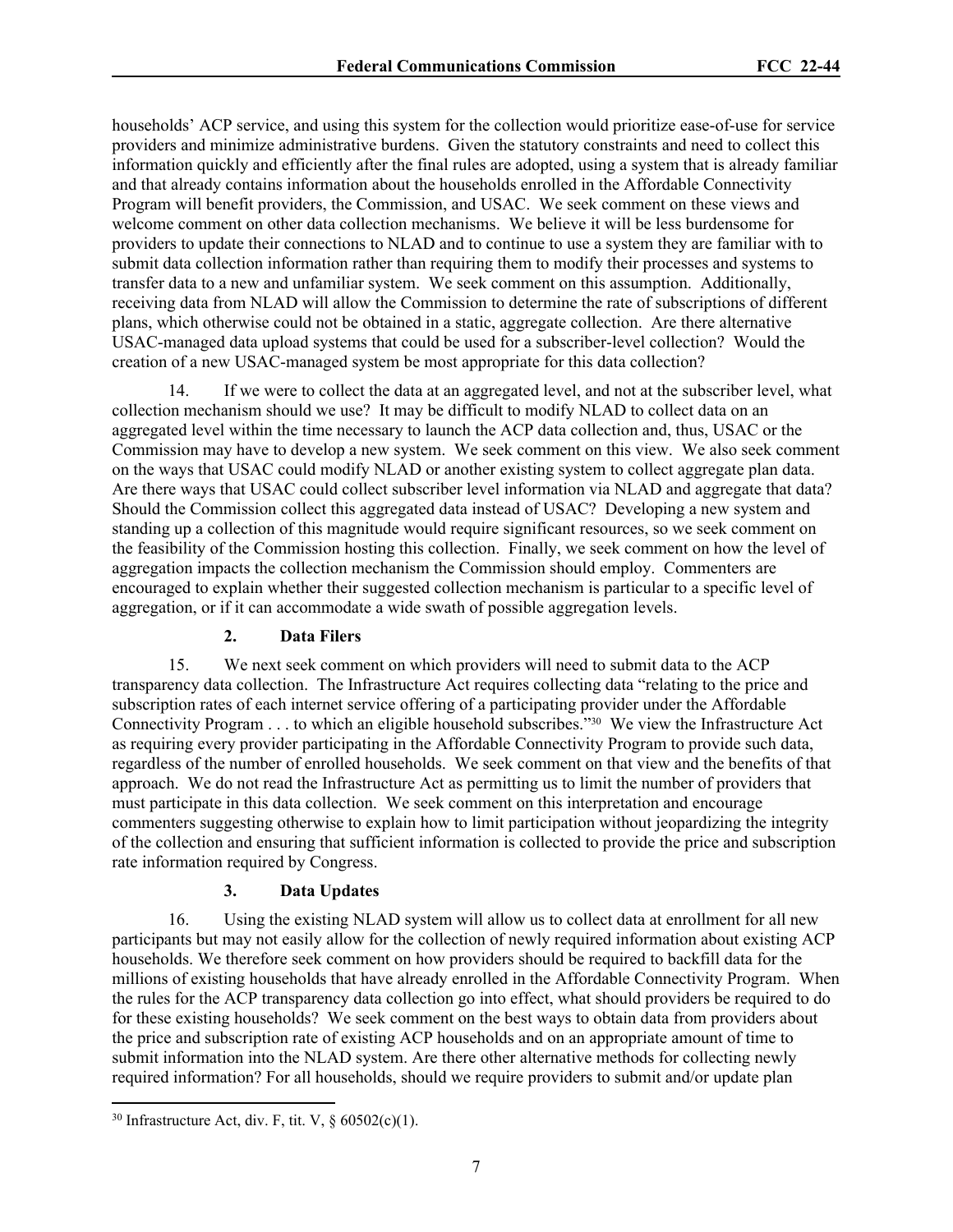information continuously throughout the Affordable Connectivity Program? What are the benefits of requiring providers to continuously update this information throughout the year rather than collecting it during a filing window? Should providers be required to update plan information when that plan information changes? If so, how soon after the plan change should providers submit that new information? We also seek comment on whether to require providers to continue to maintain, update, or correct relevant information for the ACP transparency data collection after a provider exits the Affordable Connectivity Program.

### **C. Collection Approaches**

17. We propose that information about the price and subscription rate of internet service offerings to which enrolled ACP households subscribe be collected at the subscriber level. In a subscriber-level approach, data would be provided for each household enrolled in the Affordable Connectivity Program for that provider. The Infrastructure Act does not specify the level at which data should be collected.31 Further, by prohibiting the Commission from "risking the disclosure of personally identifiable information" when making data public, Congress necessarily contemplated that the Commission might collect subscriber-specific information.32 Recognizing the paramount importance of consumer privacy, we seek comment on any statutory or regulatory restrictions on the collection of subscriber-level data beyond what participating providers already provide, including privacy statutes.

18. In a subscriber-level collection, the provider would submit plan information to NLAD for each subscriber enrolled in the Affordable Connectivity Program. Having plan information for each subscriber would allow Commission staff to track the subscriber take-up rate of different plans over time and study how subscriber plan choices and preferences for plan characteristics vary by geographic area and household demographics. Subscriber-level information would provide insight into whether the Affordable Connectivity Program is meeting the broadband needs of eligible households and how those needs change over time, and would assist our understanding of whether plan choice is influenced by available technologies and speeds in a geographic area. For example, subscriber-level data would allow us to examine the preference for fixed versus mobile plans across geography and demography.

19. In addition to helping the Commission understand what choices subscribers have available to them and their preferences, subscriber-level data would also help us understand how the Affordable Connectivity Program affects overall broadband adoption and how the program furthers the Commission's efforts to close the digital divide. Subscriber-level plan information would more easily be combined with subscription data already collected by the Commission,<sup>33</sup> which could improve estimates of ACP subscribers that are first time broadband adopters. Subscriber-level data may also improve consumer outreach efforts, including the outreach efforts the Infrastructure Act permits the Commission to pursue, as described in the *ACP Order* by targeting geographic areas and particular demographics that lag behind in ACP adoption.<sup>34</sup> Finally, subscriber-level data may facilitate analysis of the connection

 $31$  The Infrastructure Act requires the Commission to issue final rules "regarding the annual collection  $\dots$  of data relating to the price and subscription rates of each internet service offering of a participating provider under the Affordable Connectivity Program . . . to which an eligible household subscribes." Infrastructure Act, div. F, tit. V,  $§ 60502(c)(1).$ 

 $32$  *Id.*  $\frac{60502(c)(4)(A)}{2}$ .

<sup>33</sup> *See Modernizing the FCC Form 477 Data Program*, Report and Order, 28 FCC Rcd 9887, 9914-18 (2013) (describing collection of speed and plan location subscription data); FCC, *Form 477 Resources*, [https://www.fcc.gov/economics-analytics/industry-analysis-division/form-477-resources](https://www.fcc.gov/economics-analytics/industry-analysis-division/form-477-resources%20) (Nov. 23, 2021). For example, when only using Form 477, observed increases in broadband connections in a census tract can be due to any number of factors not related to the Affordable Connectivity Program (e.g.*,* population growth). But matching subscriber-level ACP enrollment trends to changes in Form 477 broadband connections of a given speed is more indicative of households with new broadband connections that previously did not have any.

<sup>34</sup> *See ACP Order* at 89-92, paras. 190-99.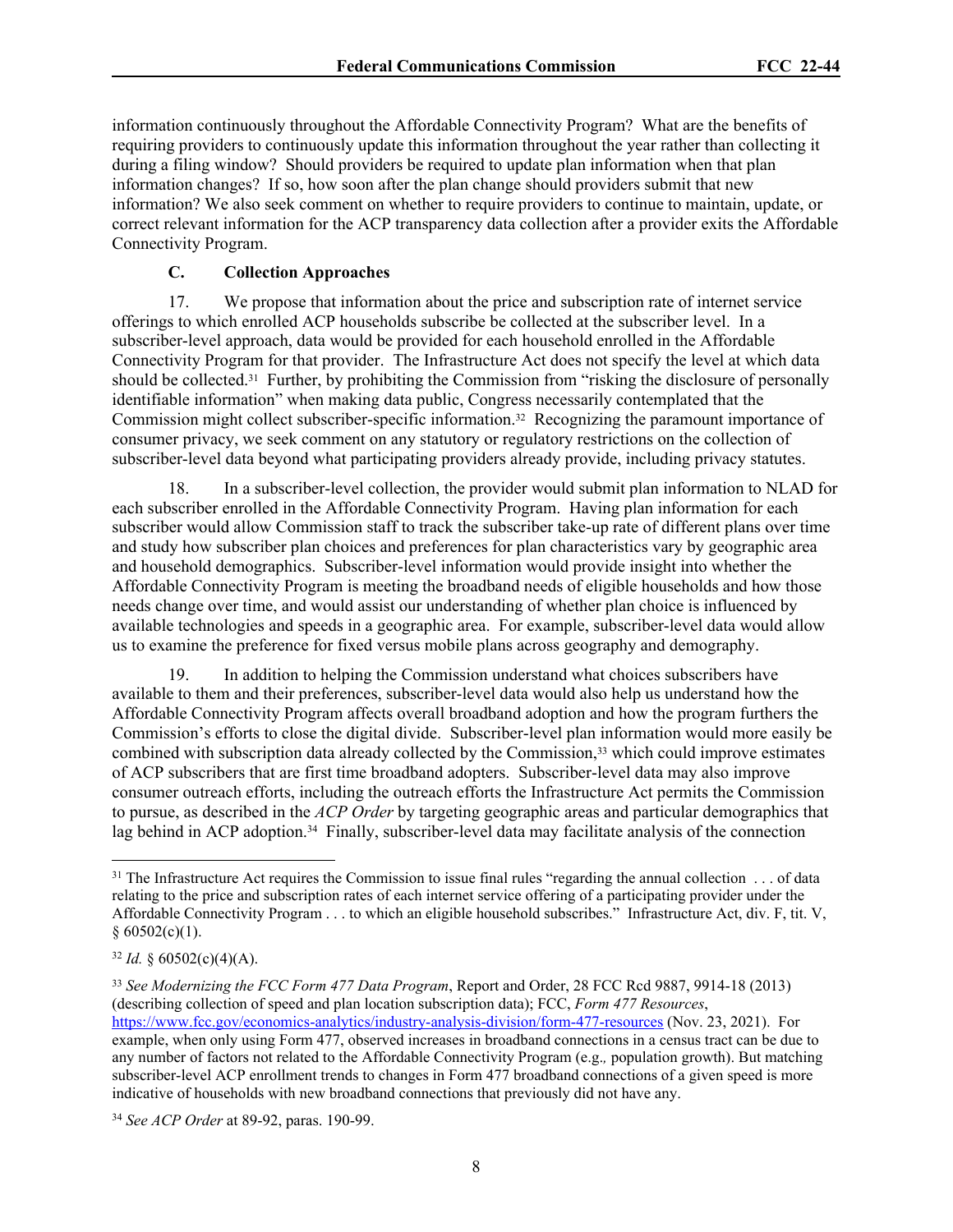between Lifeline and the Affordable Connectivity Program. By matching subscriber-level plan information across the two programs, we could study how subscribers are using both subsidies to meet their broadband needs and whether their plan choices take full advantage of the ACP subsidy.<sup>35</sup>

We also seek comment on benefits and drawbacks of collecting more aggregated data. If we did not collect subscriber-level data from providers, we would need to collect the data at some level of aggregation. For an aggregated data approach, we seek comment on the level of data aggregation and what, if any, other information should be collected from providers. Should aggregated data be the number of individuals in a geographic area subscribed to a unique plan? And if so, what is the appropriate geographic level (e.g., census block, census tract, city (census place), county) for aggregated data? Is there some way other than geographic area that data should be aggregated? Should the plan characteristics still be collected at the subscriber level if collected through the ACP transparency data collection? Under the aggregated-level approach, how should subscribers that are on the same plan with respect to service characteristics, but who pay different amounts, be treated? Under an aggregated approach, each field could be submitted as an average or by category (e.g., speed tier). Are there specific fields that would be best suited for categorization? Should providers aggregate at the price-geographic level, the speed-geographic level, or the price-speed-geographic level? Or some other combination of variables? For example, should aggregate-level data be categorized by census tract, download speed, and upload speed, with other fields submitted as averages? We seek comment on the key fields for aggregation. We also seek comment on how collecting aggregated-level data as compared to subscriberlevel data would impact our ability to use this data collection to fulfill the requirements in the *ACP Order* to collect service plan characteristics and to evaluate the performance of the Affordable Connectivity Program.<sup>36</sup>

21. We further seek comment on how useful aggregated data of providers' ACP offerings would be in evaluating the performance and administration of the Affordable Connectivity Program as compared to subscriber-level data. For example, at a high level of aggregation, such as the provider-state level, how could one analyze differences between rural and urban plan choices or subscription rates within a state? Even if aggregation were at the census tract level, we may not be able to match subscribers between Lifeline and the Affordable Connectivity Program, and would be unable to determine if Lifeline subscribers are gaining additional value for their ACP subsidy. Would aggregated data make it easier for the Commission to analyze or publish the data? We also seek comment on the relative burdens to providers in submitting aggregated data of their ACP service offerings as compared with subscriberlevel data. As discussed above, for subscriber-level data, providers would be required to input additional data in NLAD at enrollment in addition to the information already required to enroll a household. For aggregated data, providers may not need to enter additional data into NLAD, but they would be required to submit such aggregated data to the Commission. We seek comment on the burdens raised by these data collection approaches. Are there specific steps the Commission could take to the reduce such burdens (e.g., offering tools to facilitate the collection)? Are there data that USAC already has access to from participating providers which could be used for aggregation without requiring additional data from providers? Are there circumstances or reasons where aggregated data would be preferred to subscriberlevel data in evaluating the effectiveness of the Affordable Connectivity Program?

22. We also seek comment on other data collection alternatives. What about a collection that requires the production of a combination of both subscriber-level data and more aggregated data? What would be the benefits and challenges of a hybrid approach that collects aggregated data and subscriber-

<sup>&</sup>lt;sup>35</sup> For example, are subscribers to both the Affordable Connectivity Program and Lifeline stacking benefits to increase the quality of their mobile plans? Is the increase in quality in line with a subsidy that is four times more than the Lifeline subsidy, or are certain subscribers using Lifeline for mobile broadband and Affordable Connectivity Program for fixed broadband?

<sup>36</sup> *ACP Order* at 50-51, 98, paras. 100, 210.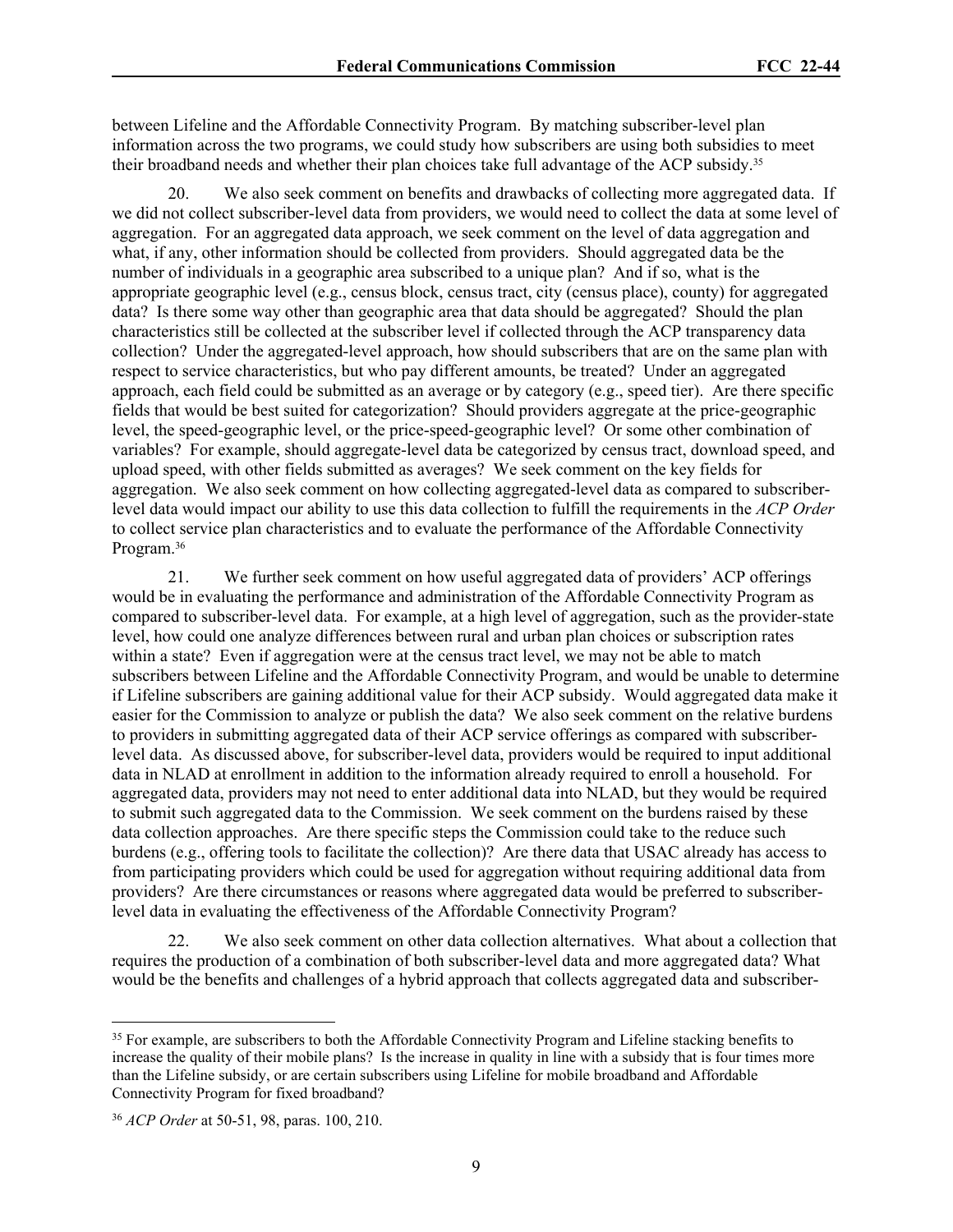level information from all ACP subscribers? We seek comment on whether and in what circumstances a hybrid approach assists in evaluating the Affordable Connectivity Program.

23. *Collection Impact on Stakeholders.* We seek comment on what the impacts and costs would be to stakeholders (households, providers, the Commission, USAC) for the collection of subscriber-level data and how they compare to the benefits of the data and the statutory directive to collect and publish data to offer transparency about the service offerings ACP households receive. What are the benefits and burdens associated with requiring subscriber-level information from providers, and how can we reduce burdens associated with providing subscriber-level plan information in addition to the subscriber-level information already collected? Are there differences in the benefits and burdens associated with requiring subscriber-level information from small providers? If so, how can we structure this collection to minimize the economic impact on small providers? How should the Commission structure a subscriber-level collection to minimize the challenges associated with making subscriber-level information publicly available for analysis? To what extent can providers use an API or other tool to seamlessly submit and update plan information?

24. We also seek comment on what the impacts and costs would be to stakeholders for the collection of aggregated data. For aggregated data, providers would be responsible for collecting all the information of their ACP subscribers and compiling that information in the manner required by the Commission. We seek comment on our view that collecting aggregated data, especially depending on the level of aggregation, may be burdensome for providers. Are there any tools or steps USAC or the Commission can take to reduce burdens? We seek comment on the burdens of this data collection on providers. Does the burden vary depending on the level of data aggregation? Could any other of USAC's systems be modified to allow for aggregated data? Should we require providers to give us information in specific popular machine-readable formats? How could the Commission structure an aggregate-level broadband transparency data collection to minimize the burdens associated with handling the ACP transparency data? For small providers, what are the benefits and burdens associated with an aggregate level data collection? How can the Commission structure the collection to minimize any economic impact on small providers?

25. *Privacy and Proprietary Interests.* Congress indicated that the Commission should undertake the collection of data relating to ACP plan price and subscription rates while still protecting the privacy interests of individual subscribers.<sup>37</sup> We seek comment on any privacy concerns that may arise from the collection of subscriber-level price, subscription rate, and plan characteristic information. As part of the ACP enrollment process, the Commission already collects, with subscriber consent, the subscriber's information.38 To what extent would a subscriber-level collection of price, subscription rate, and plan characteristics affect privacy interests of subscribers? Are there any unique privacy concerns related to a subscriber-level collection in areas or plans with low ACP enrollments? Can data masking methods be utilized by providers to address any privacy concerns? Are there alternative measures or safeguards that we could adopt for the Commission, USAC, or providers to mitigate any harm to subscriber privacy? To what extent would a subscriber-level collection of price, subscription rate, and plan characteristics impact providers? The Infrastructure Act also seeks to ensure that the ACP data collection and publication do not harm proprietary interests.39 Would a subscriber-level collection of plan

<sup>&</sup>lt;sup>37</sup> *Cf.* Infrastructure Act, div. F, tit. V, § 60502(c)(4) (directing the Commission to define personally identifiable information and to publish the data collected without risking the disclosure of any such information).

<sup>38</sup> *ACP Order* at 32 n.186, para. 60; 47 CFR § 54.1806(d)(4) (listing subscriber information that participating providers must transmit to NLAD); *see also Wireline Competition Bureau Seeks Comment on the Implementation of the Affordable Connectivity Program*, WC Docket No. 21-450, Public Notice, DA 21-1453, at 47, para. 120 (WCB Nov. 18, 2021) *(ACP Public Notice)* ("Currently, providers in the EBB Program indicate the type of service a household receives through the EBB Program.").

<sup>&</sup>lt;sup>39</sup> *Cf.* Infrastructure Act, div. F, tit. V, § 60502(c)(4)(A) (directing the Commission to publish data collected without risking the disclosure of proprietary information).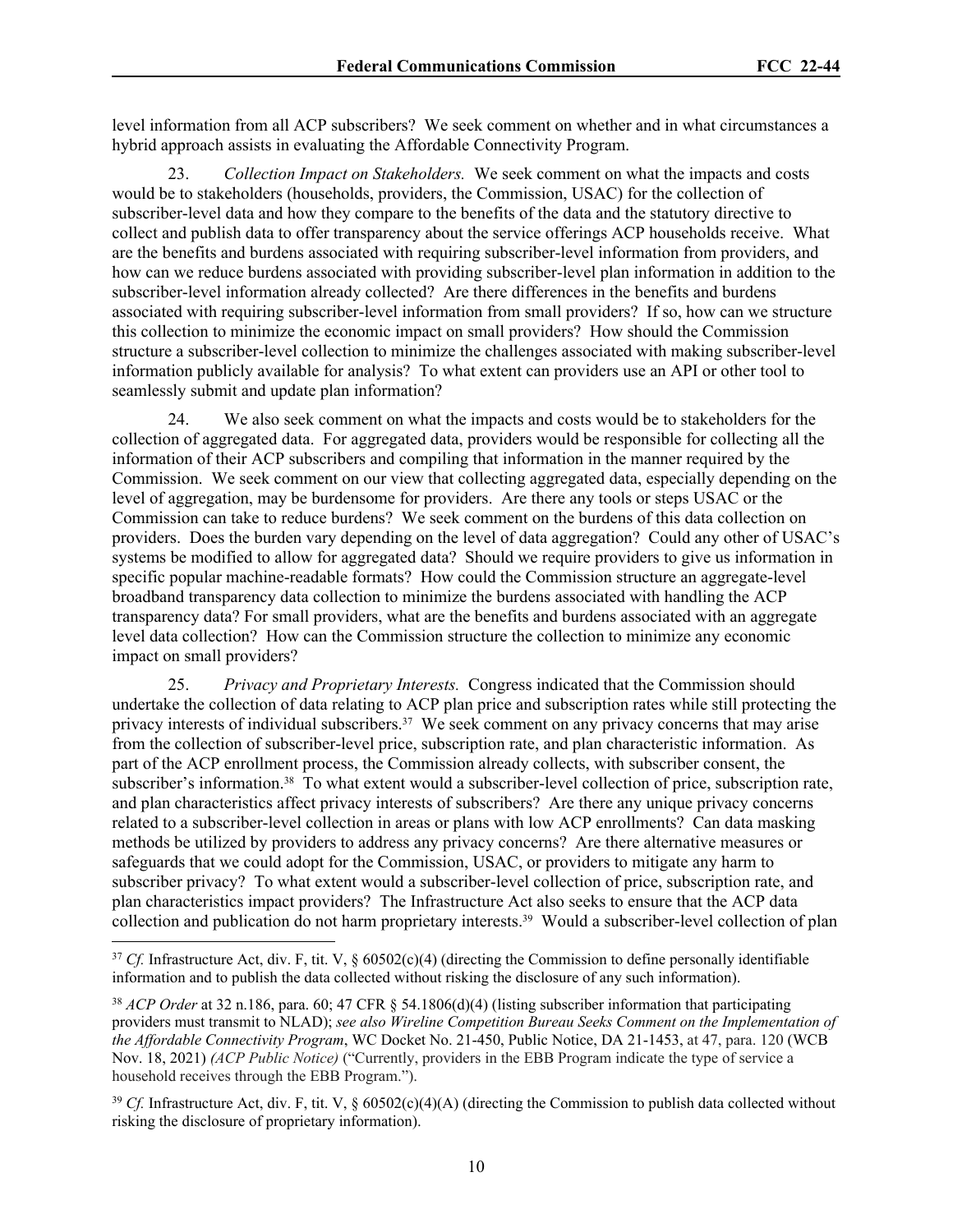characteristics or other information raise issues related to providers' proprietary information? If so, how can the Commission balance these interests and/or mitigate the potential harm?

26. Additionally, we seek comment on the extent to which collecting additional subscriberlevel data through the ACP transparency data collection implicates statutory privacy regimes, including the Electronic Communications Privacy Act (ECPA).<sup>40</sup> The Commission concluded a decade ago that it had sufficient authority under the Communications Act to require eligible telecommunications carriers (ETCs) to provide Lifeline subscriber-specific information to the NLAD notwithstanding ECPA.41 The Commission explained that the Communications Act clearly demonstrated "Congress's intent that other provisions of law should not be held to override our specific authority to access information needed to perform oversight, including non-content information, which generally is less sensitive than the contents of communications."42 The Commission also concluded that ETCs could divulge information about Lifeline and Link Up subscribers to the Commission under an exception to ECPA that permits divulgence that is "necessarily incident to the rendition of the service."<sup>43</sup> Similar to our current practice in Lifeline,<sup>44</sup> we require ACP providers to obtain consent from subscribers prior to transmitting certain subscriberspecific information to NLAD.<sup>45</sup> We request comment on whether we can collect additional subscriberlevel data regarding ACP households consistent with ECPA without obtaining additional consent. We also seek comment on whether participating providers may divulge ACP household price and plan data to the Commission as necessarily incident to the providers' rendering service under the Affordable Connectivity Program, given Congress's mandate to collect broadband data and the importance that subscriber-level data could have in evaluating the performance and value of the Affordable Connectivity Program.

27. To ameliorate privacy concerns<sup>46</sup> and ensure that subscribers are cognizant of the uses of their personal information, the Commission currently requires subscribers to consent to the transmittal of

<sup>42</sup> *Id.* at 6751, para. 219.

<sup>44</sup> *See* 47 CFR § 54.404(b)(9).

 $45$  *Id.* § 54.1806(d)(4), (6).

(continued….)

<sup>40</sup> 18 U.S.C. ch. 121 (Stored Communications Act). Other privacy statutes include Section 222 of the Communications Act, of 1934, as amended, 47 U.S.C. § 222(c), and Section 631 of the Cable Communications Policy Act of 1984, 47 U.S.C. § 551. In 2011, the Commission determined that "production by the ETCs [eligible telecommunications carriers] of Lifeline subscriber data necessary to identify duplicative Lifeline claims is consistent with section 222(d) of the Communications Act. . . . , [and] [t]o the extent that information produced by ETCs is customer proprietary network information as defined in section 222(h), this disclosure is permitted by the exceptions in section 222(d)." *Lifeline and Link Up Reform and Modernization*, Report and Order, 26 FCC Rcd 9022, 9029 n.48 (2011) (*2011 Lifeline Order*).

<sup>41</sup> *Lifeline and Link Up Reform and Modernization*, Report and Order and Further Notice of Proposed Rulemaking, 27 FCC Rcd 6656, 6750-51, para. 219 (2012) (*2012 Lifeline Order*).

<sup>&</sup>lt;sup>43</sup> *Id.* at 6750, para. 219 (quoting 18 U.S.C. § 2702(c)(3)); *id.* ("In light of the findings we make in this Order about the need to develop a database to detect and prevent duplicative support, we conclude that divulging information about Lifeline and Link Up subscribers as required by this Order is 'necessarily incident to the rendition of the service."").

<sup>46</sup> Many privacy statutes permit disclosure of subscriber data if the subscriber consents. *See* 18 U.S.C. § 2702(c)(1) (permitting disclosure of subscriber information "with the lawful consent of the subscriber"); 18 U.S.C. §  $2703(c)(1)(C)$  (specifying that a governmental entity may require a provider to disclose subscriber information if the governmental entity "has the consent of the subscriber or customer to such disclosure"). Similarly, Section 222 of the Communications Act and Section 631 of the Cable Act both permit disclosure of information with customer or subscriber's consent. 47 U.S.C.  $\S 222(c)(1)$  (limiting a telecommunications carrier's disclosure of individually identifiable customer proprietary network information "[e]xcept as required by law or with the approval of the customer"); 47 U.S.C. § 551(c)(1) (providing that a cable operator shall not disclose subscriber personally identifiable information "without the prior written or electronic consent of the subscriber"). The Cable Act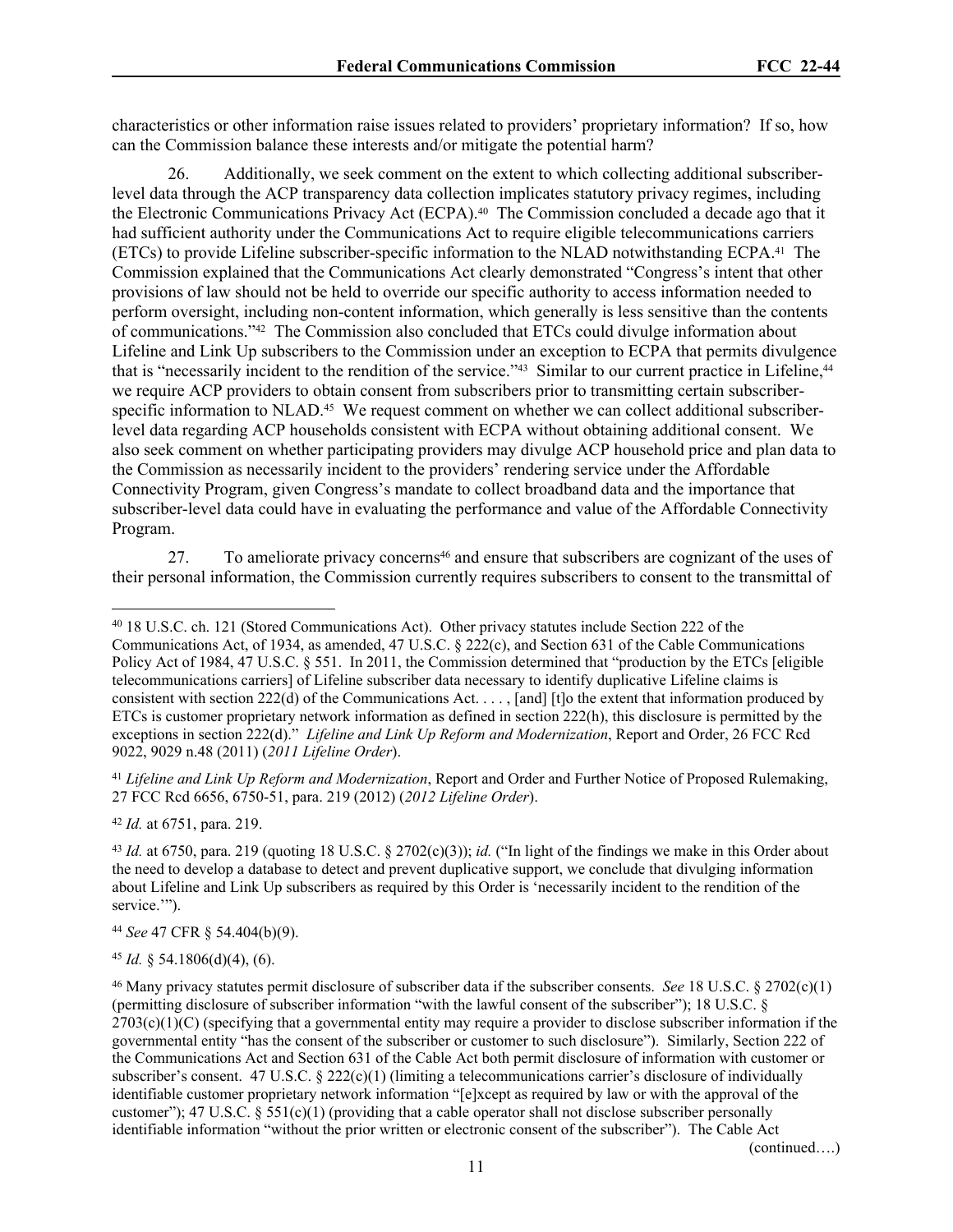their data to the Commission or USAC.47 In the Affordable Connectivity Program, prior to obtaining consent, a participating provider must describe to the subscriber the "specific information being transmitted, that the information is being transmitted the Administrator to ensure the proper administration of the Affordable Connectivity Program and that the failure to provide consent will result in subscriber being denied the affordable connectivity benefit."48 We seek comment on the need for any additional subscriber consent as well as how that consent should be obtained.

28. We further request comment on how to best balance the burdens for providers and subscribers associated with obtaining consent with the benefits of a subscriber-level collection. How would providers obtain such consent from new ACP applicants and from existing ACP households? Can consent be collected by USAC either when consumers complete an application in the National Verifier or at the time of their recertification? We seek comment on how consent can be collected at the time of recertification, particularly where a subscriber's eligibility is confirmed by querying the appropriate eligibility database.49 If consent can be obtained only for a portion of the ACP subscriber base, is it worth collecting partial subscriber-level data? We seek comment on other ways in which providers, the Commission, or USAC can obtain a consumer's consent to permit their provider to submit ACP service plan information consistent with any requirements we adopt in this proceeding. How can we structure the consent process to minimize the cost or burdens of consent? What burdens would be imposed on participating providers if they are required to provide additional notice to, and obtain additional consent from, existing ACP subscribers?50 Can we collect opt-out consent, or should consenting to participation in a subscriber-level collection be strictly opt-in? For the millions of households that are already participating in the Affordable Connectivity Program, we seek comment on the process by which providers, USAC, or the Commission would collect consent for the subscriber-level data collection? Would requiring this additional consent from subscribers risk depressing subscriber participation in Affordable Connectivity Program? What role should providers play in obtaining consent from their existing ACP subscribers for a subscriber-level data collection? What is the cost to providers of any requirement that they play a part in obtaining consent? How long would it take for providers to obtain additional consents from existing subscribers? If subscriber-level information is collected outside of NLAD, should we require providers to mask personally identifiable information? Would requesting consent bias the data in a way that would substantially reduce its usability?

29. If the Commission were to engage in an aggregate-level collection, are there any separate privacy concerns that would arise from such a collection? Are there any privacy concerns with the sharing of aggregated information for areas or plans with low ACP enrollments, including areas or plans with only a single subscriber? What is the minimum level of geographic data specificity (e.g., census tract, census block) that can assist the Commission in answering questions of program performance,

<sup>48</sup> 47 CFR § 54.1806(d)(6).

<sup>49</sup> *Id.* § 54.1806(f).

<sup>(</sup>Continued from previous page)

expressly allows the disclosure of personally identifiable information if disclosure is authorized under 18 U.S.C. § 2702 or 2703, except for "records revealing cable subscriber selection of video programming." 47 U.S.C. §  $551(c)(2)(D)$ .

<sup>47</sup> *E.g.*, 47 CFR § 54.404(b)(9) (requiring ETCs to obtain Lifeline subscriber consent to transmitting subscriber information); 47 CFR § 54.1606(d)(6) (requiring EBB Program participating providers to obtain subscriber consent to transmitting subscriber information); 47 CFR § 54.1806(d)(6) (requiring ACP participating providers to obtain subscriber consent to transmitting subscriber information).

<sup>50</sup> *See, e.g.*, *Misuse of Internet Protocol (IP) Captioned Telephone Service et al*, Report and Order, Further Notice of Proposed Rulemaking, and Order, 34 FCC Rcd. 691,702, paras. 22-24 (2019) (finding that benefits associated with prevention of fraud, waste, and abuse outweigh cost to providers in obtaining consent from existing subscribers and providing Commission with information already collected).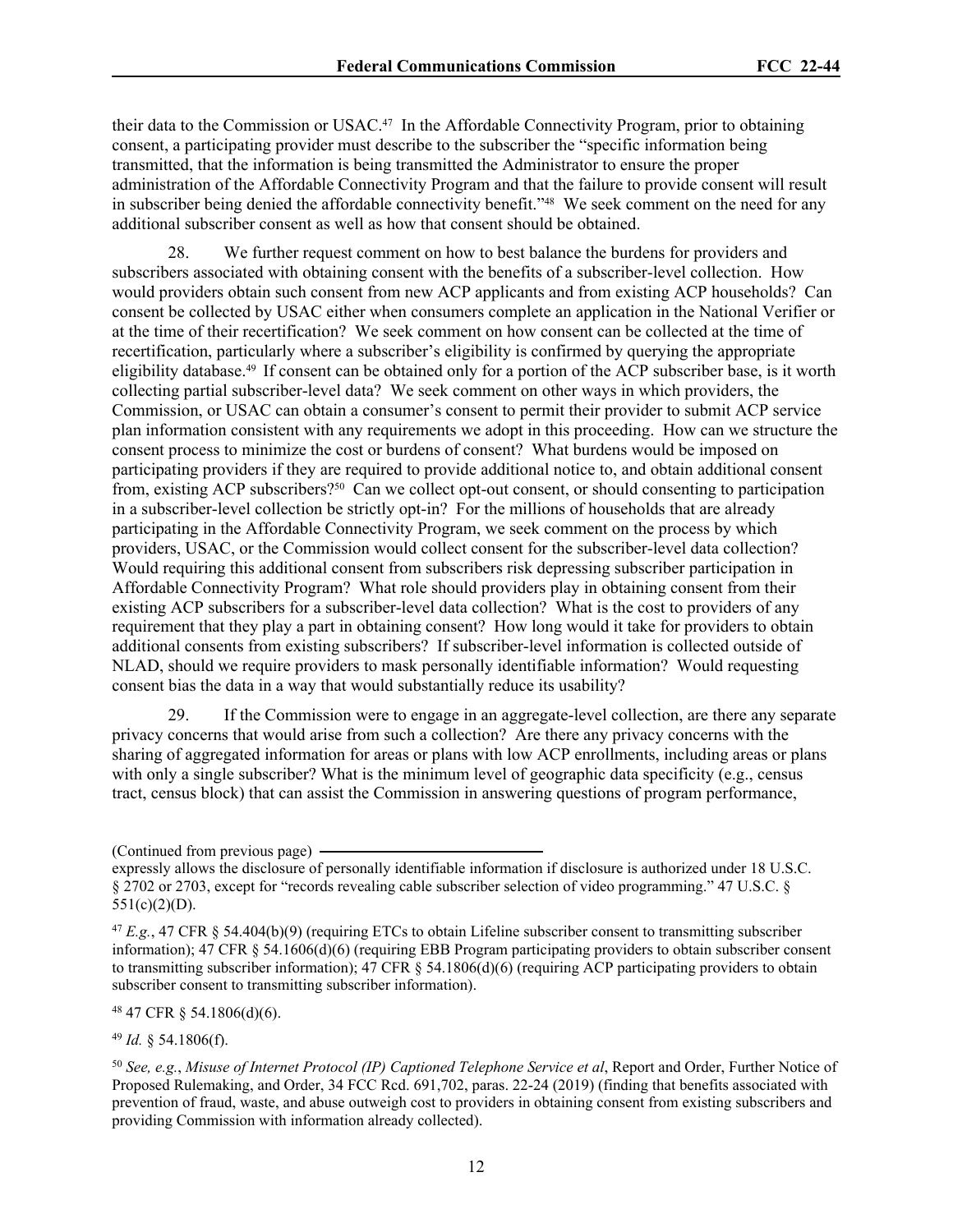digital discrimination, digital divide, and other matters of importance in judging ACP efficacy without overly burdening subscriber privacy or provider confidentiality interests?

#### **D. Publication of Data**

30. *Public Availability of Data*. In addition to requiring the Commission to collect price and subscription rate data, Congress directed the Commission "to make data relating to broadband internet access service collected" in this collection "available to the public in a commonly used electronic format without risking the disclosure of personally identifiable information or proprietary information, consistent with" section 0.459 of the Commission's rules.<sup>51</sup> We seek comment generally on what data should be made public, how subscriber privacy and provider interests can be protected, and the method and timing of publication. We also seek comment on how to best balance the benefits and burdens associated with the publication of information collected through the ACP transparency data collection. How should the Commission structure the publication of information to minimize the challenges in making subscriberlevel information publishable? How should the Commission structure the publication of information from the ACP transparency data collection to minimize the challenges in making aggregate-level information publishable?

31. *Scope of Information Made Public*. Commenters should address what data collected by the Commission should be made public. We do not interpret the Infrastructure Act as requiring the Commission to make publicly available all information collected under section  $60502(c)(1)$ . The Act requires the Commission to make "data" available, not necessarily all of the data collected. We propose that, at a minimum, only aggregated or masked data be made publicly available, even if subscriber-level data is collected.52 We seek comment on what data the Commission should make publicly available on an aggregated basis and at what geographic level (e.g., ZIP code, county, state). Should the Commission only make price and subscription rate data public, because that is the scope of section  $60502(c)(1)$  of the Infrastructure Act? Should the Commission also make public other data proposed to be collected, such as plan characteristics or program-performance-related data? Should the data published pursuant to the Infrastructure Act also include information collected outside of this collection? For example, should the Commission make available as part of this release data about the availability of plans fully covered by the ACP benefit?<sup>53</sup> What public information would be most useful to consumers, providers, outside researchers, advocates, or governmental entities?

32. *Personally Identifiable Information*. The Infrastructure Act provides that in making data available to the public, the Commission must not "risk the disclosure of personally identifiable information."54 The Act does not define "personally identifiable information;" rather, it requires the Commission to define the term via notice and comment rulemaking.<sup>55</sup> We therefore seek comment on

<sup>&</sup>lt;sup>51</sup> Infrastructure Act, div. F, tit. V,  $\frac{60502(c)(4)(A)}{2}$ .

<sup>&</sup>lt;sup>52</sup> *Id.* (providing that Commission make data public "without risking the disclosure of personally identifiable information or proprietary information").

<sup>53</sup> *ACP Order* at 50-52, para. 100 (directing "USAC to make available, where possible, information about the availability of plans fully covered by the household discount").

<sup>&</sup>lt;sup>54</sup> Infrastructure Act, div. F, tit. V,  $\S$  60502(c)(4)(A).

<sup>&</sup>lt;sup>55</sup> *Id.* §  $60502(c)(4)(B)(i)$ . Although the Act refers to "personally identifiable information" in a few other places, it does not define the term. *See id.* section 23017, section 30019. Nor does the Consolidated Appropriations Act, which created the Emergency Broadband Benefit program on which Affordable Connectivity Program is based. Title 47 of the United States Code likewise does not define "personally identifiable information." The Cable Act and its satellite equivalent refer to "personally identifiable information" but do not define the term, other than to specify that it "does not include any record of aggregate data which does not identify particular persons." 47 U.S.C. § 551(a)(2)(A); 47 U.S.C. § 338(i)(2)(A).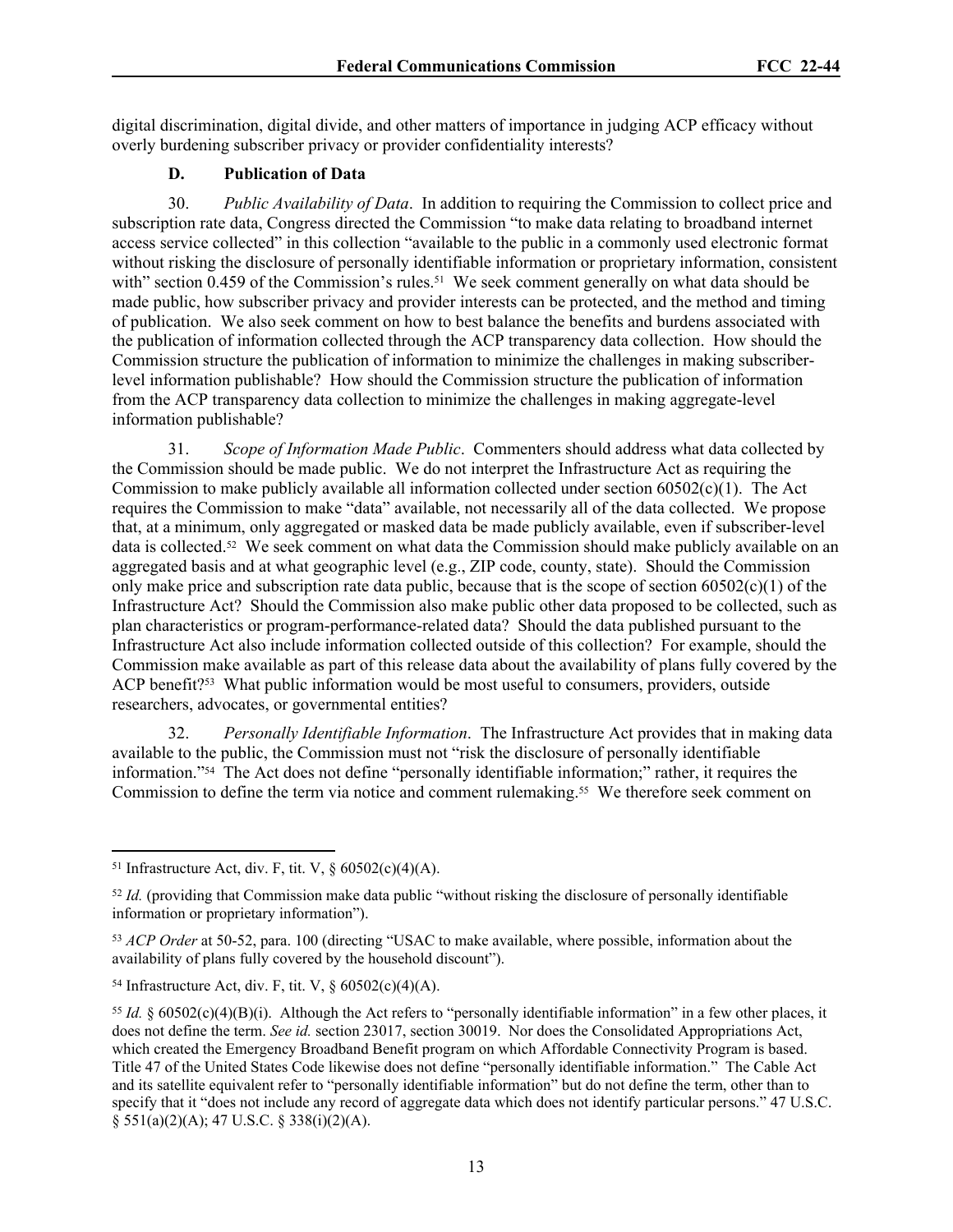how we should define personally identifiable information for purposes of making data publicly available under section 60502(c) of the Infrastructure Act.

33. We seek comment on definitions of "personally identifiable information" that might be appropriate in this context. Should the Commission borrow a definition from another statute, regulation, executive order, or government-wide guidance? If so, which authority and why?<sup>56</sup> For instance, OMB Circular A-130 defines "personally identifiable information," for purposes of agency information resources management activities, as "information that can be used to distinguish or trace an individual's identity, either alone or when combined with other information that is linked or linkable to a specific individual."57 Similarly, the E-Government Act of 2002, defines "identifiable form" as "any representation of information that permits the identity of an individual to whom the information applies to be reasonably inferred by either direct or indirect means."<sup>58</sup>

34. *Proprietary Information*. The Infrastructure Act also requires the Commission to avoid risking the disclosure of "proprietary information" when making data public under section  $60502(c)(4)$ . The Act does not define "proprietary information," nor does it require the Commission to define the term. We request comment on how to interpret "proprietary information" under section 60502(c)(4). Should the Commission define the term at all, given that unlike "personally identifiable information," a definition is not required? Further, whose "proprietary information" needs to be protected in this context? If it is subscriber proprietary information, how is proprietary information different than personally identifiable information? Or should the term be interpreted as meaning the proprietary information of participating providers, i.e., proprietary business information? Alternatively, should we interpret "proprietary information" to mean information covered by section 222 of the Communications Act?<sup>59</sup> Under that approach, the Commission would need to avoid risking the disclosure of the proprietary information of subscribers, participating providers, and equipment manufacturers.<sup>60</sup>

35. Additionally, regardless of whether proprietary information means that of subscribers, participating providers, or both, commenters should address what constitutes proprietary information. Should the Commission treat "proprietary information" as limited to trade secrets and or privileged or confidential commercial, financial, or technical data?61 If so, what type of participating provider data collected under section 60502(c) could be considered proprietary? What other statutes or regulations might the Commission look to in interpreting "proprietary information" in this context? Does aggregate data become proprietary, for either a subscriber or a participating provider, at a certain level of

<sup>59</sup> 47 U.S.C. § 222(a).

<sup>56</sup> Several statutes define "personally identifiable information" or related terms, including the Children's Online Privacy Protection Act, 15 U.S.C. § 6501(8) (defining "personal information"), the Health Insurance Portability and Accountability Act, 42 U.S.C. 1320d(6) (defining "individually identifiable health information"), and the Video Privacy Protection Act, 18 U.S.C. § 2710(a)(3) (defining "personally identifiable information").

<sup>57</sup> Office of Mgmt. & Budget, Exec. Office of the President, OMB Circular A-130, Managing Information as a Strategic Resource at 33 (2016); *see also* Office of Mgmt. & Budget, Exec. Office of the President, M-17-12, Preparing for and Responding to a Breach of Personally Identifiable Information at 8 (2017).

<sup>58</sup> E-Government Act of 2002, Pub. L. No. 107-347, § 208, 116 Stat. 2899, 2923, codified at 44 U.S.C. § 3501 note. *See also* 44 U.S.C. 3561(7) (defining "identifiable form" similarly in Confidential Information Protection and Statistical Efficiency Act of 2002); Nat'l Inst. of Standards & Technology, Computer Security Resource Center, Glossary, [https://csrc.nist.gov/glossary/term/personally\\_identifiable\\_information](https://csrc.nist.gov/glossary/term/personally_identifiable_information) (last visited June 7, 2022) (providing definitions of "personally identifiable information").

<sup>&</sup>lt;sup>60</sup> *Id.* ("Every telecommunications carrier has a duty to protect the confidentiality of proprietary information of, and relating to, other telecommunication carriers, equipment manufacturers, and customers, including telecommunication carriers reselling telecommunications services provided by a telecommunications carrier.").

<sup>61</sup> *Cf.* 47 CFR § 0.457(d)(2) (providing that the Commission will not make routinely available for public inspection "materials contain[ing] trade secrets or privileged or confidential commercial, financial or technical data").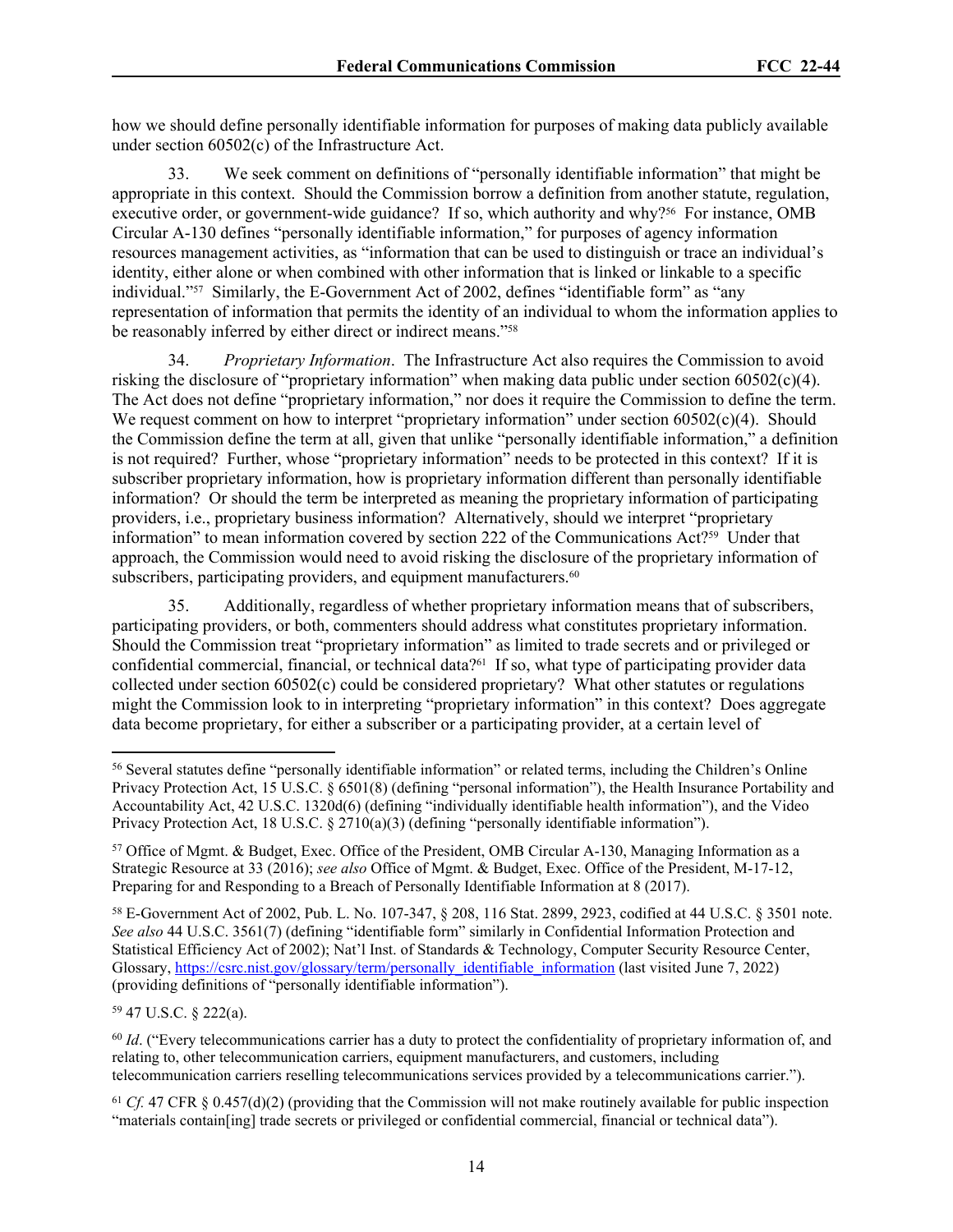granularity? Is it sufficient if subscribers or participating providers have an opportunity to request nonpublication of proprietary information under procedures such as section 0.459 of the Commission's rules?

36. *Protecting Personally Identifiable and Proprietary Information*. Because the Commission must not "risk the disclosure of personally identifiable information or proprietary information," we seek comment on how we should minimize the risk that such information would be disclosed when making data available to the public under section 60502(c)(4) of the Infrastructure Act. One way to protect subscriber personally identifiable information is to publish only aggregate data. Would doing so sufficiently protect personally identifiable or proprietary information? What level of aggregation would be sufficient? For what geographic area should data be published? With the EBB Program, USAC released information first by three-digit ZIP code areas, and then by five-digit ZIP code and county-level areas.<sup>62</sup> For the Affordable Connectivity Program, USAC releases enrollments by fivedigit ZIP code and county.<sup>63</sup> What procedures should the Commission have in place to ensure that there is adequate "masking" for data in areas with few subscribers?64 For data that involves plan characteristics or prices, should the values be aggregated to further address any personally identifiable information or proprietary issues? For example, should prices be grouped into \$10 increments with a plan costing \$55.34 being put in a bin with all plans costing between \$50 and \$60? Are there other privacy concerns the Commission should consider when making data available to the public other than personally identifiable information and proprietary information?

37. *Effect of 47 CFR § 0.459*. The Infrastructure Act states that the Commission's protection of personally identifiable and proprietary information must be consistent with section 0.459 of the Commission's rules. Section 0.459 of Title 47 of the Code of Federal Regulations provides procedures for requesting that information submitted to the Commission be withheld from public inspection. We seek comment on whether and how this rule should be incorporated into the Commission's processes for publishing data under section  $60502(c)(4)$  of the Act. Does the statute's reference to section 0.459 mean that a subscriber or participating provider should have the ability to request non-publication of certain collected information by submitting a request under section 0.459? If so, what provisions of section 0.459 should be applicable for requests of non-publication for purposes of section  $60502(c)(4)$ ? How should such a request be submitted, what information would a requester need to submit to justify a request for non-publication of data, and when should a request be submitted vis-à-vis the data publication date? That is, should a request for nonpublication be required to be submitted before a data publication date? In other contexts, the Commission allows filers of certain information to check a box to request nondisclosure of privileged or confidential information in lieu separately requesting confidentiality under 47 CFR  $\S$  0.459.<sup>65</sup> Should the Commission consider a similar "check box" approach for this data

<sup>65</sup> *See*, *e.g.*, *Wireline Competition Bureau Releases the 2022 Telecommunications Reporting Worksheets and Accompanying Instructions*, WC Docket No. 06-122, Public Notice, DA 21-1237 (WCB Oct. 1, 2021) (instructing filers of FCC Form 499-A that they may use a check box to request nondisclosure of confidential commercial or financial information the disclosure of which would likely cause substantial harm to the competitive position of filers in lieu of submitting a separate confidentiality request under 47 CFR § 0.459); Filing Manual for Section 43.82 Circuit Capacity Reports, Control. No. 3060-1156 (IB Feb. 2020), [https://docs.fcc.gov/public/attachments/DOC-](https://docs.fcc.gov/public/attachments/DOC-362660A1.pdf)

(continued….)

<sup>62</sup> *ACP Public Notice* at 45, para. 117.

<sup>63</sup> USAC, ACP Enrollment and Claims Tracker, [https://www.usac.org/about/affordable-connectivity-program/acp](https://www.usac.org/about/affordable-connectivity-program/acp-enrollment-and-claims-tracker/)[enrollment-and-claims-tracker/](https://www.usac.org/about/affordable-connectivity-program/acp-enrollment-and-claims-tracker/) (last visited June 7, 2022).

<sup>64</sup> With the EBB Program and the Affordable Connectivity Program, the Commission redacted ZIP code-level data to protect EBB Program subscribers. ZIP codes were excluded if their estimated population was below 50, if a population estimate for the ZIP code was not available in the American Community Survey, if there were fewer than 1,000 enrolled households in a ZIP code and those households comprise most of a ZIP code's estimated population, or if the number of EBB enrolled households in a ZIP code equals or exceeds the population estimate range for that ZIP code. *See ACP Public Notice* at 45 n.228. para. 117; USAC, EBB Program Enrollment and Claims Data, [https://www.usac.org/about/emergency-broadband-benefit-program/emergency-broadband-benefit-program](https://www.usac.org/about/emergency-broadband-benefit-program/emergency-broadband-benefit-program-enrollments-and-claims-tracker/)[enrollments-and-claims-tracker/](https://www.usac.org/about/emergency-broadband-benefit-program/emergency-broadband-benefit-program-enrollments-and-claims-tracker/) (last visited June 7, 2022).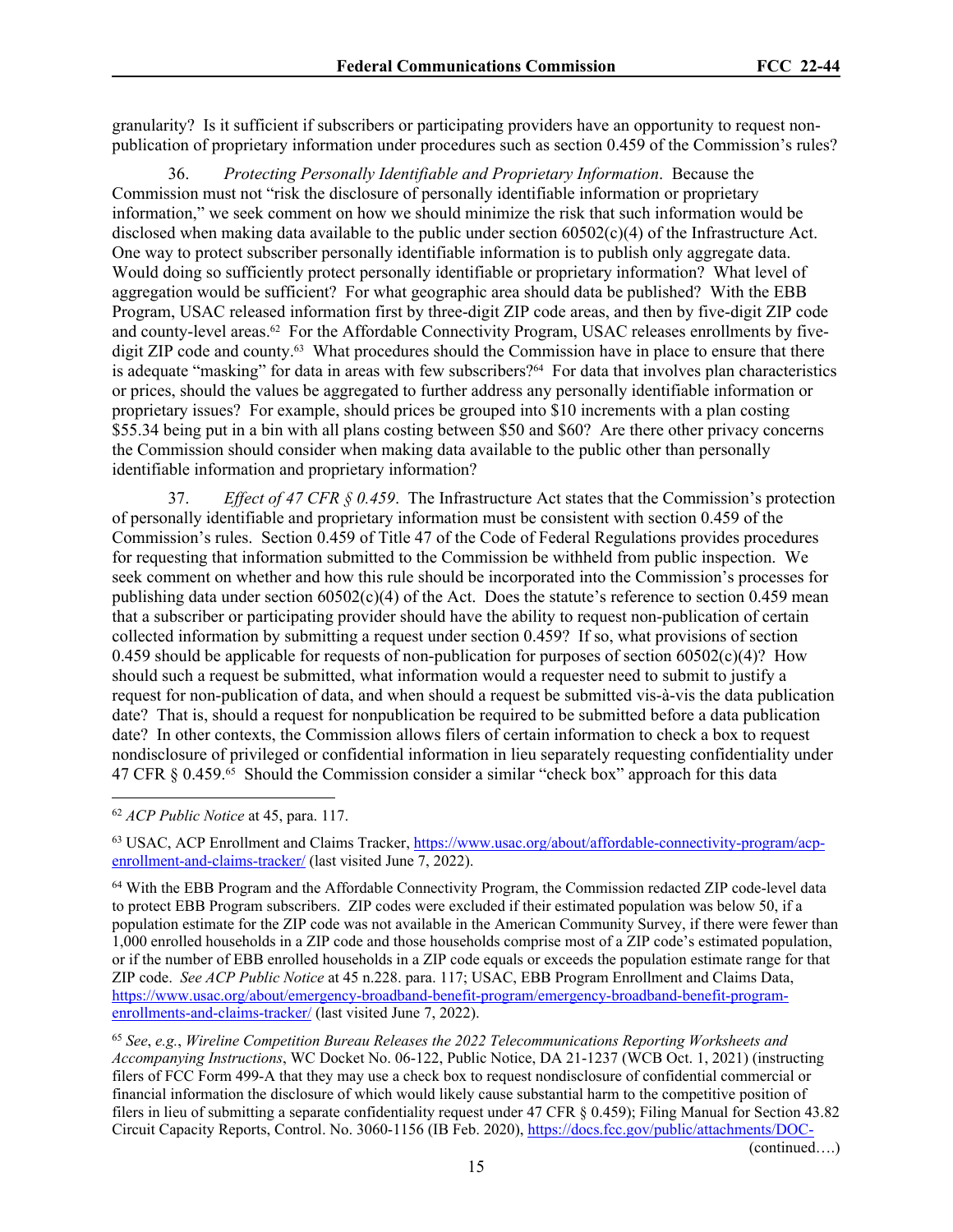collection? If so, how would a checkbox be incorporated in the collection process? Additionally, should some data be deemed presumptively nonpublic, i.e., "not routinely available" to the public under 47 CFR § 0.457? If the reference in the Infrastructure Act does not mean that the procedures of section 0.459 need to be incorporated in making data available to the public, what meaning should we give "consistent with" section 0.459 of the Commission's rules?

38. *Format of Publication*. The Commission must make data available to the public in a "commonly used electronic format."66 Further, agencies must generally use a machine-readable format when making data publicly available.<sup>67</sup> We therefore seek comment on what format the publisher of the data, whether it be the Commission or USAC, should use when making it available to the public. How should the Commission interpret "commonly used electronic format?" Should we require that the data be made public in a machine-readable format with standard, labeled fields?68 Is the OPEN Government Data Act of 2018 applicable to our publication responsibilities under the Infrastructure Act?<sup>69</sup> What file formats should the Commission provide the data in? Both the Commission and USAC make datasets available for viewing in Open Data portals and provide downloadable data in Comma Separated Values (CSV), Extensible Markup Language (XML), Tab Separated Values (TSV), Resource Description Framework (RDF), and Rich Site Summary (RSS) formats.<sup>70</sup> Should we use different formats for making publicly available different types of data? For instance, should plan characteristic and provider enrollment data be published separately or together? Should plan and provider enrollment data be published at the same geographic level? We propose, at a minimum, making aggregated data publicly available in CSV format, given that this format is already used by the Commission and USAC. We seek comment on this proposal.

39. *Method of Publication*. We also seek comment on the method of making data available to the public. That is, who should host the data and where? The Infrastructure Act requires only that the Commission make data publicly available; it does not preclude publication via third parties.71 Should the Commission post the data on its website or Open Data portal?72 Or should the Commission direct USAC to publish the data on its Open Data portal?<sup>73</sup>

40. *Timing of Publication*. Although the Infrastructure Act requires the Commission to make data available to the public, the Act does not specify when publication should occur, other than prohibiting publication prior to the Commission defining "personally identifiable information."74 We thus

<sup>66</sup> Infrastructure Act, div. F, tit. V,  $\S$  60502(c)(4)(A). The Infrastructure Act does not define that term.

<sup>67</sup> *Broadband Labels Notice* at 7 n.37, para. 24 (citing 44 U.S.C. § 3506(b)(6)). Machine-readable means "data in a format that can easily be processed by a computer without human intervention while ensuring no semantic meaning is lost." *Id.* (citing 44 U.S.C. § 3502(18)).

<sup>68</sup> *Cf*. *id.* at 7, para. 24 (asking whether the Commission should require broadband labels "be provided in a machinereadable format with standard, labeled fields to ensure that third parties and consumers can more readily compare across multiple providers").

<sup>69</sup> OPEN Government Data Act, of 2018, Pub. L. No. 115-435 (2019).

<sup>70</sup> *See*, *e.g.*, FCC – Open Data,<https://opendata.fcc.gov/>; USAC Open Data, <https://opendata.usac.org/>.

<sup>71</sup> Infrastructure Act, div. F, tit. V,  $\frac{66502(c)(4)(A)}{2}$ .

<sup>72</sup> FCC - Open Data,<https://opendata.fcc.gov/>.

<sup>73</sup> USAC Open Data, [https://opendata.usac.org/.](https://opendata.usac.org/)

<sup>74</sup> Infrastructure Act, div. F, tit. V,  $\frac{60502(c)(4)(B)(ii)}{2}$ .

<sup>(</sup>Continued from previous page)

[<sup>362660</sup>A1.pdf](https://docs.fcc.gov/public/attachments/DOC-362660A1.pdf) (instructing that a filer of a Circuit Capacity Report may check a box on a registration form to indicate that the filer requests that its circuit capacity data be treated as confidential consistent with 47 CFR § 0.459).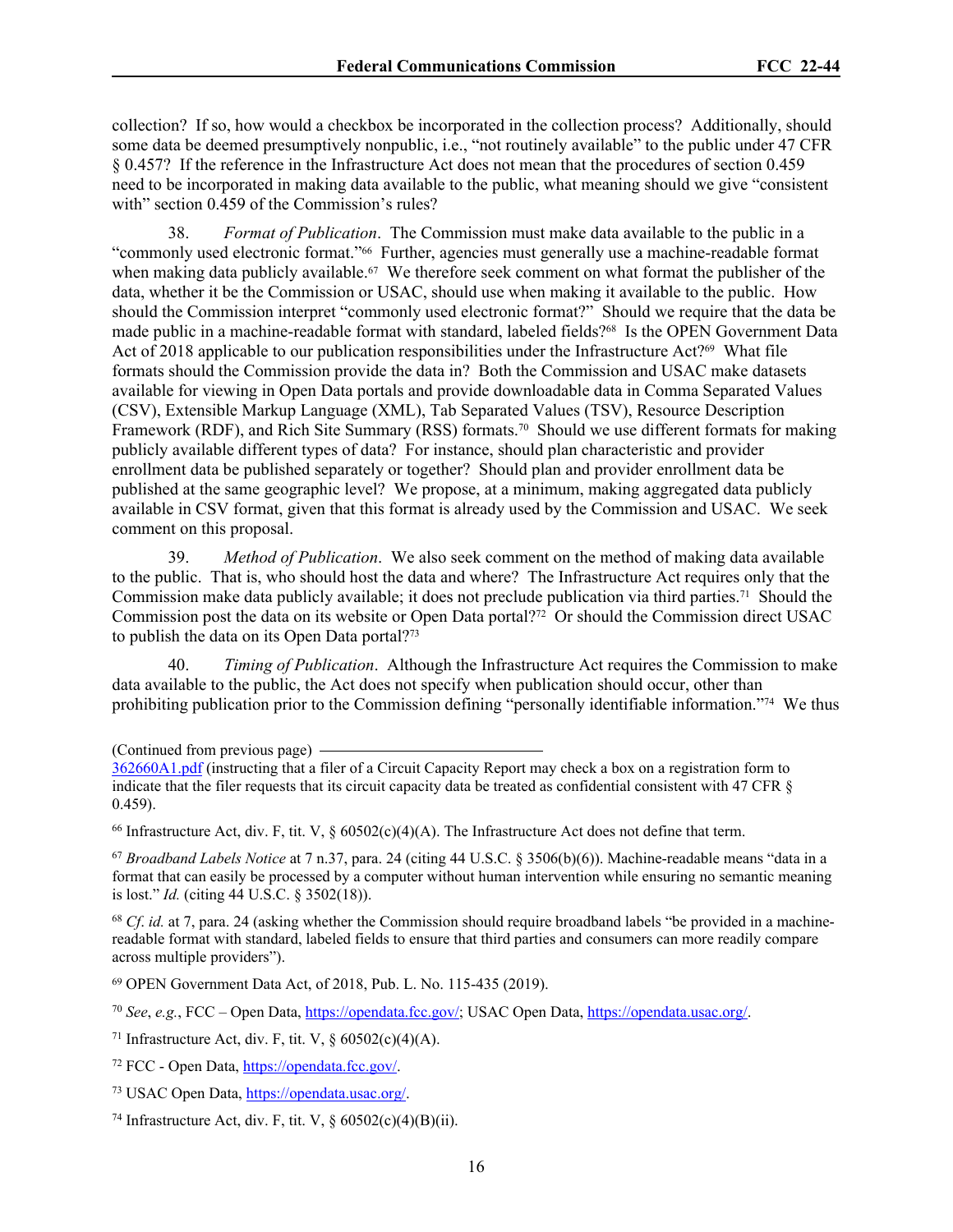seek comment on the timing of publication. Because Congress instituted an annual data collection, we propose making data publicly available at least annually. If data is collected on a more frequent basis, such as by participating providers providing data to NLAD on a rolling basis, should we or USAC make data public more frequently than annually? If so, how often? Commenters should also address how long after collection data should be published. That is, how long after collection would data become "stale" and lack utility for consumers or others? Should time be built into the publication process to allow participating providers to protect proprietary information from disclosure? The Infrastructure Act is also silent as to how long the Commission must keep data available to the public. For how long should the Commission maintain the public-facing data? For a set amount of time? Until newer data is made public? Further, the Commission must revise its data collection rules no later than 180 days after they are issued.75 How, and to what extent, should the need for rule revisions affect the timing of making data available to the public?

### **E. Proposed Collection Approach**

41. After weighing the benefits and burdens of the statutorily required data collection, we propose the most efficient and least burdensome approach is to modify NLAD to incorporate new data fields that would collect price, subscription rate information, and plan characteristics as discussed above.<sup>76</sup> We would collect subscriber-level data by having providers complete the new fields when enrolling households, and updating fields for households already enrolled in the Affordable Connectivity Program on a set time schedule. Under this approach, all data that is required to be collected for the ACP transparency data collection would be contained in NLAD, which would allow the Commission to publish the data in a manner consistent with the statute. Taking advantage of NLAD for this collection allows us to collect the information without requiring providers to produce large volumes of data each year. We view the approach of submitting ACP transparency data collection information to the NLAD at the time of a transaction (e.g., whether at the time of enrollment, as an update for a previously enrolled subscriber, or when necessary to update the fields due to a change in service plan) as being less burdensome to providers than the alternative option of compiling information for a bulk production during a limited filing window. Allowing providers to update the necessary fields at the time of the NLAD transaction also avoids any duplicitous efforts to recreate subscriber-level data for a separate submission. We seek comment on these views.

#### **F. Guidance**

42. The Infrastructure Act further provides that the Commission "may issue such guidance, forms, instructions, publications, or technical assistance as may be necessary or appropriate to carry out the programs, projects, or activities authorized under this section, including to ensure that such programs, project, or activities are completed in a timely and effective manner."77 We seek comment on the meaning of this provision and what training, support, and guidance should be provided to support the ACP transparency data collection. What resources would be helpful to providers to facilitate this data collection?

#### **G. Enforcement**

43. We seek comment on issues related to enforcement of the annual data collection rules. Should the Commission adopt rules specifically governing the enforcement of the data collection requirement, or should the Commission employ the same enforcement position that it adopted for the Affordable Connectivity Program?78 Consistent with the approach in that program and its authorizing

 $75$  *Id.* § 60502(c)(2).

<sup>76</sup> *See supra* paras. 5-9.

<sup>&</sup>lt;sup>77</sup> Infrastructure Act, div. F, tit. V,  $\S$  60502(d).

<sup>78</sup> *ACP Order* at 111, para. 237.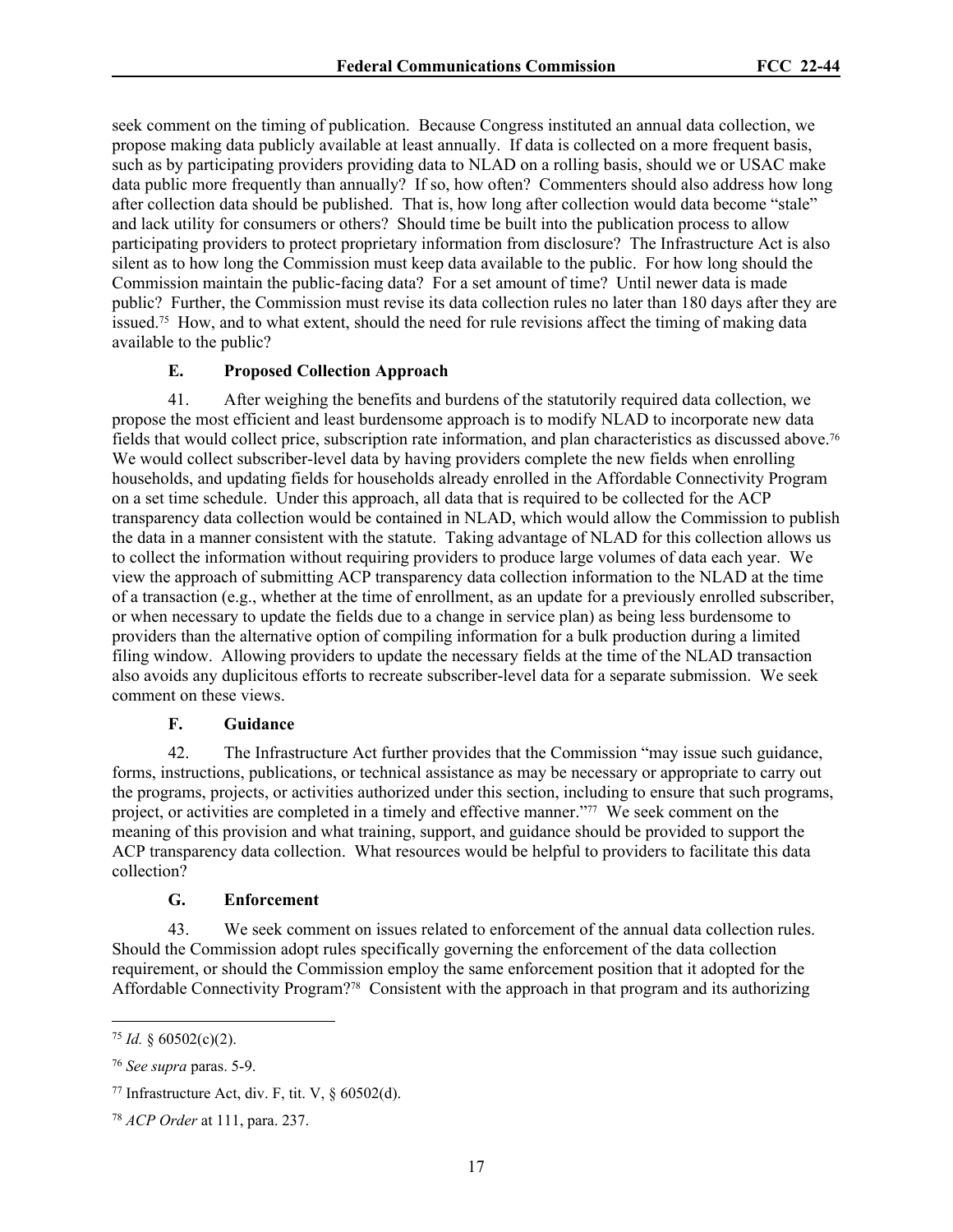statute, we propose to treat failure to submit the data necessary for the ACP transparency collection, failure to respond to the Administrator's or the Commission's request for data, and failure to provide complete and accurate data as program rule violations that may result in forfeiture penalties pursuant to Section 503 of the Act.<sup>79</sup> We propose establishing a base for feiture amount that is proportionate to the level of data ultimately adopted, for example on a per-subscriber basis or higher level of aggregation. We seek comment on whether to assess the forfeiture on a per-subscriber basis to reflect the number of subscribers for which the provider has not submitted data. Alternatively, we seek comment on establishing a forfeiture amount at the state or study area level: that is, for any missing ACP data for subscribers within a state or study area, a base forfeiture penalty amount would be applied. Should we consider establishing a base forfeiture amount of \$50,000 per state or study area for which a provider is missing ACP transparency data collection information by the deadline, which is consistent with precedent for violations of Commission filing rules?<sup>80</sup> We seek comment on other ways to calculate forfeiture amounts for failure to comply with the rules we establish for the ACP transparency data collection. In addition to a base forfeiture for non-filing, should the Commission impose additional fines each day a provider is not in compliance pursuant to Section  $503(b)(2)$  of the Act?<sup>81</sup> Given the importance of this Congressionally mandated data collection, we propose requiring the submission of ACP transparency data collection information by the deadline to be established by the Bureau or the Commission. We tentatively conclude that failure to meet the deadline will constitute a rule violation that may result in a monetary forfeiture penalty. We propose to instruct USAC to provide the Enforcement Bureau a list of providers that have failed to submit ACP transparency data collection information by the deadline that identifies the subscribers, by state and study area, for which the data has not been properly filed.

44. Finally, we seek comment on how to evaluate and enforce the accuracy of the information presented in the ACP transparency data collection. How can the Commission verify the accuracy of the information that a broadband provider provides? How should the Commission protect against inaccuracies in the information provided? We seek comment on our proposal to require an officer of each provider to certify, under penalty of perjury, to the accuracy of the data and information provided prior to the submission of each data collection. We seek comment on further certifications and enforcement tools the Commission can use to ensure full and accurate participation in the data collection. We seek comment on whether a failure to comply with the rules we establish for the ACP data collection could subject a provider to the involuntary removal process the Commission established in the *ACP Order.*<sup>82</sup>

### **H. Timing**

45. The Infrastructure Act requires an "annual collection" relating to the price and subscription information.83 The Infrastructure Act further provides that, "not later than 180 days after the date on which rules are issued . . . and when determined to be necessary by the Commission thereafter, the Commission shall revise the rules to verify the accuracy of data submitted pursuant to the rules."<sup>84</sup> We seek comment on when the collection can begin in relation to the statutory requirement to revise the final rules within six months of adoption of final rules. Does this require the Commission to collect ACP data within a certain period of time? If so, by when should we commence the inaugural data collection?

<sup>84</sup> *Id.* § 60502(c)(2).

<sup>79</sup> *See* Consolidated Appropriations Act, div. N, tit. IX, § 904(g); 47 U.S.C. § 503(b).

<sup>80</sup> *See e.g.*, *Advanced Tel. Inc.*, Forfeiture Order 32 FCC Rcd 5151, 5157, para. 17 (2017); *PTT Phone Cards, Inc.*, Forfeiture Order, 30 FCC Rcd 14701, 14707, para. 19 (2015); *ADMA Telecom. Inc.*, Forfeiture Order, 26 FCC Rcd 4152, 4162, para. 28 (2011); *Globcom Inc.*, Forfeiture Order, 21 FCC Rcd 4710, 4727, para. 45 (2006).

 $81$  47 U.S.C. § 503(b)(2).

<sup>82</sup> 47 CFR § 54.1801(e).

<sup>&</sup>lt;sup>83</sup> Infrastructure Act, div. F, tit. V,  $\S$  60502(c)(1).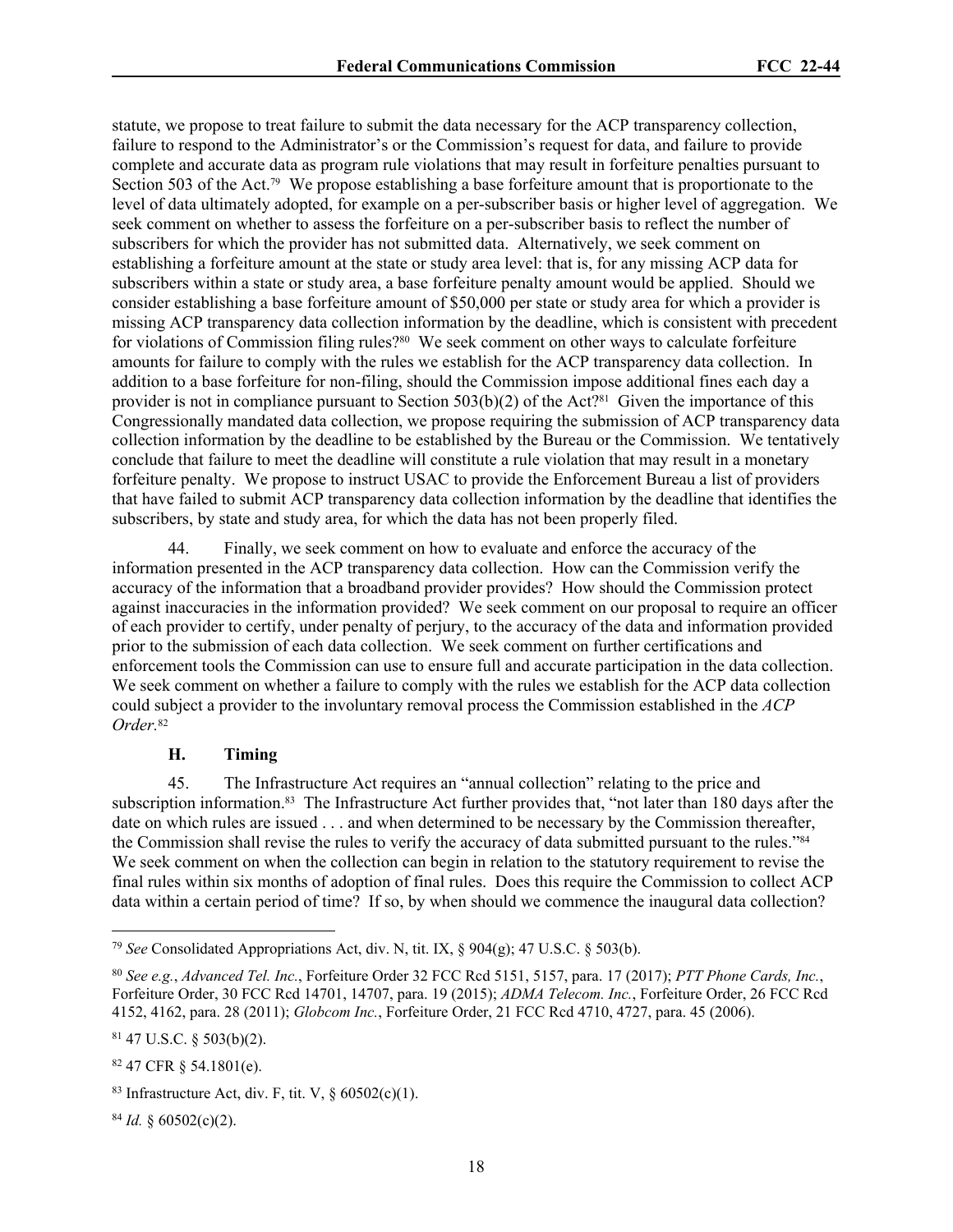For subsequent data collections, should the collection occur during the same window as the collection? We also seek comment on the filing window for collection. Should we require providers to submit data for subscribers enrolled as of a particular date? How long should a filing window remain open?

46. We also seek comment on the statutory requirement to revise the rules to verify the accuracy of the data within six months from when we adopt final rules and its impact on this proceeding. What is intended by the language providing that "the Commission shall revise the rules to verify the accuracy of data submitted pursuant to the rules"? What is the purpose of the language limiting revisions to the final rules to verify accuracy? How should the Commission track and verify the accuracy of data submitted? What are the outer bounds on the period of time when the Commission must update its final rules? What circumstances should warrant revision of the rules? Should the updates to the rules include the possibility of adding new variables to improve or refine the data collected? How should the Commission determine when it is necessary to update the final rules? What other considerations should the Commission take into account when determining the necessity of updating the final rules for this data collection?

47. We also seek comment on the requirements of the Paperwork Reduction Act and the timing of the inaugural collection. In establishing the EBB Program and the Affordable Connectivity Program, the Consolidated Appropriations Act exempted the Commission from certain rulemaking requirements under the Administrative Procedure Act and the Paperwork Reduction Act.85 We seek comment on whether this exemption applies to rules established in this proceeding. Assuming the Paperwork Reduction Act requirements do apply to this collection, we seek comment on how this impacts the timing of the launch of the collection.

# **I. Efforts to Promote Digital Equity and Inclusion**

48. The Commission, as part of its continuing effort to advance digital equity for all,<sup>86</sup> including people of color, persons with disabilities, persons who live in rural or Tribal areas, and others who are or have been historically underserved, marginalized, or adversely affected by persistent poverty or inequality, invites comment on any equity-related considerations87 and benefits (if any) that may be associated with the proposals and issues discussed herein. Specifically, we seek comment on how our proposals may promote or inhibit advances in diversity, equity, inclusion, and accessibility, as well the scope of the Commission's relevant legal authority.

# **IV. PROCEDURAL MATTERS**

49. *Initial Regulatory Flexibility Analysis*. Pursuant to the Regulatory Flexibility Act, as amended, the Commission has prepared an Initial Regulatory Flexibility Analysis (IRFA) of the possible

<sup>85</sup> *See* 47 U.S.C. § 1752(h) (establishing that 5 U.S.C. § 553 shall not apply to a regulation promulgated under 47 U.S.C. 1752(c) or a rulemaking proceeding to promulgate such a regulation and that a collection of information conducted or sponsored under the regulations required by section 904(c) shall not constitute a collection of information for the purposes of 44 U.S.C. § 3501-3531).

<sup>86</sup> Section 1 of the Communications Act of 1934 as amended provides that the FCC "regulat[es] interstate and foreign commerce in communication by wire and radio so as to make [such service] available, so far as possible, to all the people of the United States, without discrimination on the basis of race, color, religion, national origin, or sex." 47 U.S.C. § 151.

<sup>&</sup>lt;sup>87</sup> The term "equity" is used here consistent with Executive Order 13985 as the consistent and systematic fair, just, and impartial treatment of all individuals, including individuals who belong to underserved communities that have been denied such treatment, such as Black, Latino, and Indigenous and Native American persons, Asian Americans and Pacific Islanders and other persons of color; members of religious minorities; lesbian, gay, bisexual, transgender, and queer (LGBTQ+) persons; persons with disabilities; persons who live in rural areas; and persons otherwise adversely affected by persistent poverty or inequality. *See* Exec. Order No. 13985, 86 Fed. Reg. 7009, Executive Order on Advancing Racial Equity and Support for Underserved Communities Through the Federal Government (January 20, 2021).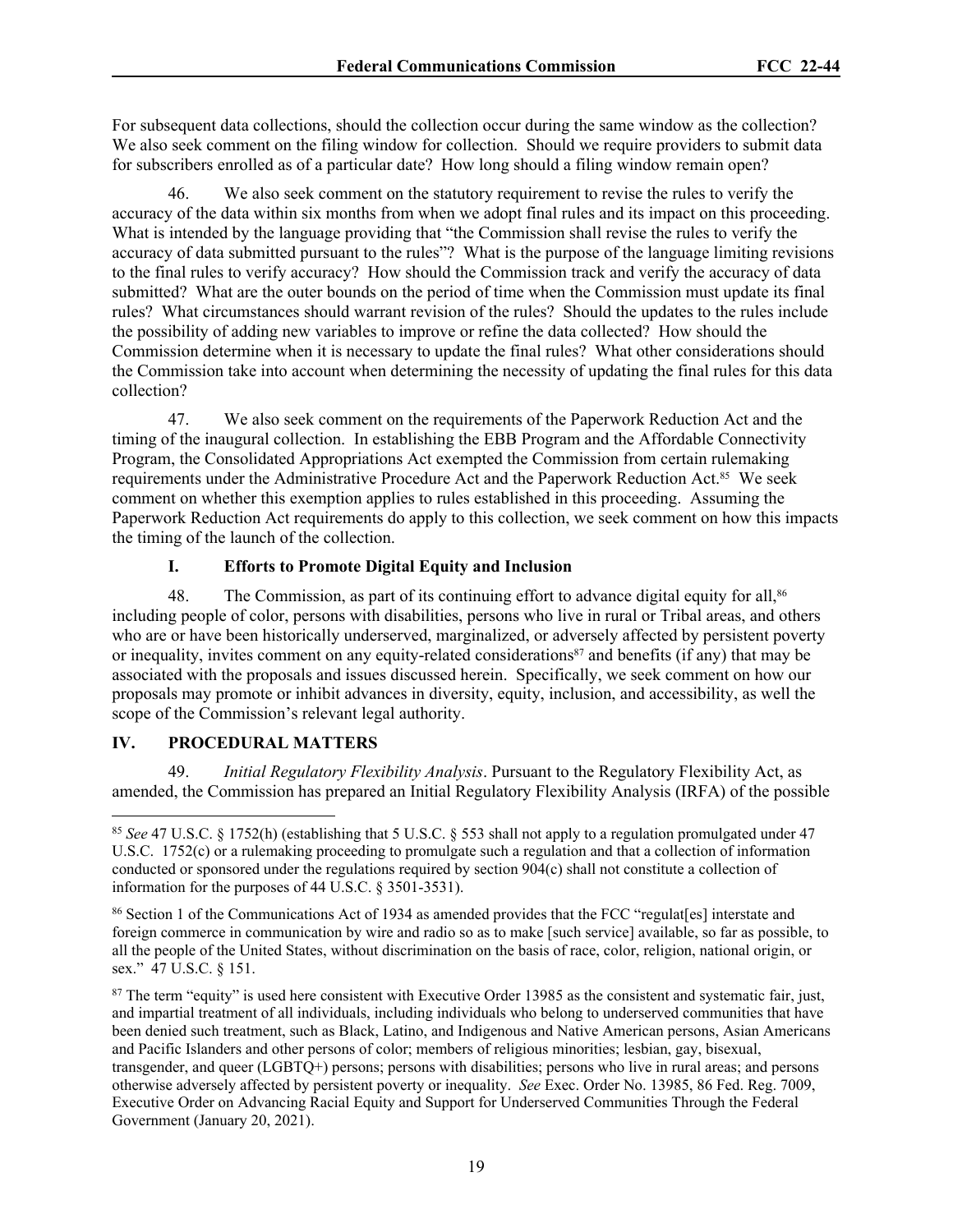significant economic impact on small entities of the policies and actions considered in this Notice of Proposed Rulemaking.88 The text of the IRFA is set forth in Appendix B. Written public comments are requested on this IRFA. Comments must be identified as responses to the IRFA and must be filed by the deadlines for comments on the Notice of Proposed Rulemaking. The Commission's Consumer and Governmental Affairs Bureau, Reference Information Center, will send a copy of the Notice of Proposed Rulemaking, including the IRFA, to the Chief Counsel for Advocacy of the Small Business Administration.<sup>89</sup>

50. *Paperwork Reduction Act*. This document contains proposed new or modified information collection requirements. The Commission, as part of its continuing effort to reduce paperwork burdens, invites the general public and the Office of Management and Budget (OMB) to comment on the information collection requirements contained in this document, as required by the Paperwork Reduction Act of 1995, Public Law 104-13. In addition, pursuant to the Small Business Paperwork Relief Act of 2002, Public Law 107-198, see 44 U.S.C. 3506(c)(4), we seek specific comment on how we might further reduce the information collection burden for small business concerns with fewer than 25 employees.

51. *Ex Parte Rules*. This proceeding shall be treated as a "permit-but-disclose" proceeding in accordance with the Commission's *ex parte* rules.<sup>90</sup> Persons making *ex parte* presentations must file a copy of any written presentation or a memorandum summarizing any oral presentation within two business days after the presentation (unless a different deadline applicable to the Sunshine period applies). Persons making oral *ex parte* presentations are reminded that memoranda summarizing the presentation must (1) list all persons attending or otherwise participating in the meeting at which the *ex parte* presentation was made, and (2) summarize all data presented and arguments made during the presentation. If the presentation consisted in whole or in part of the presentation of data or arguments already reflected in the presenter's written comments, memoranda, or other filings in the proceeding, then the presenter may provide citations to such data or arguments in his or her prior comments, memoranda, or other filings (specifying the relevant page and/or paragraph numbers where such data or arguments can be found) in lieu of summarizing them in the memorandum. Documents shown or given to Commission staff during *ex parte* meetings are deemed to be written *ex parte* presentations and must be filed consistent with 47 CFR  $\S 1.1206(b)$ . In proceedings governed by 47 CFR  $\S 1.49(f)$ , or for which the Commission has made available a method of electronic filing, written *ex parte* presentations and memoranda summarizing oral *ex parte* presentations, and all attachments thereto, must be filed through the electronic comment filing system available for that proceeding and must be filed in their native format (e.g., .doc, .xml, .ppt, searchable.pdf). Participants in this proceeding should familiarize themselves with the Commission's *ex parte* rules.

52. *Filing of Comments and Reply Comments.* Interested parties may file comments and reply comments on or before the dates indicated on the first page of this document. All filings should refer to WC Docket No. 21-450. Comments may be filed using the Commission's Electronic Comment Filing System (ECFS) or by paper.<sup>91</sup>

<sup>88</sup> 5 U.S.C. § 603.

<sup>89</sup> *See id.* § 603(a).

<sup>90</sup> 47 CFR § 1.1200 et seq.

<sup>&</sup>lt;sup>91</sup> In response to the COVID-19 pandemic, the Commission has closed its current hand-delivery filing location at FCC Headquarters. We encourage outside parties to take full advantage of the Commission's electronic filing system. Any party that is unable to meet the filing deadline due to the building closure may request a waiver of the comment or reply comment deadline, to the extent permitted by law. *FCC Announces Closure of FCC Headquarters Open Window and Change in Hand-Delivery Filing*, Public Notice, 35 FCC Rcd 2788 (2020), https://www.fcc.gov/document/fcc-closes-headquarters-open-window-and-changes-hand-delivery-policy.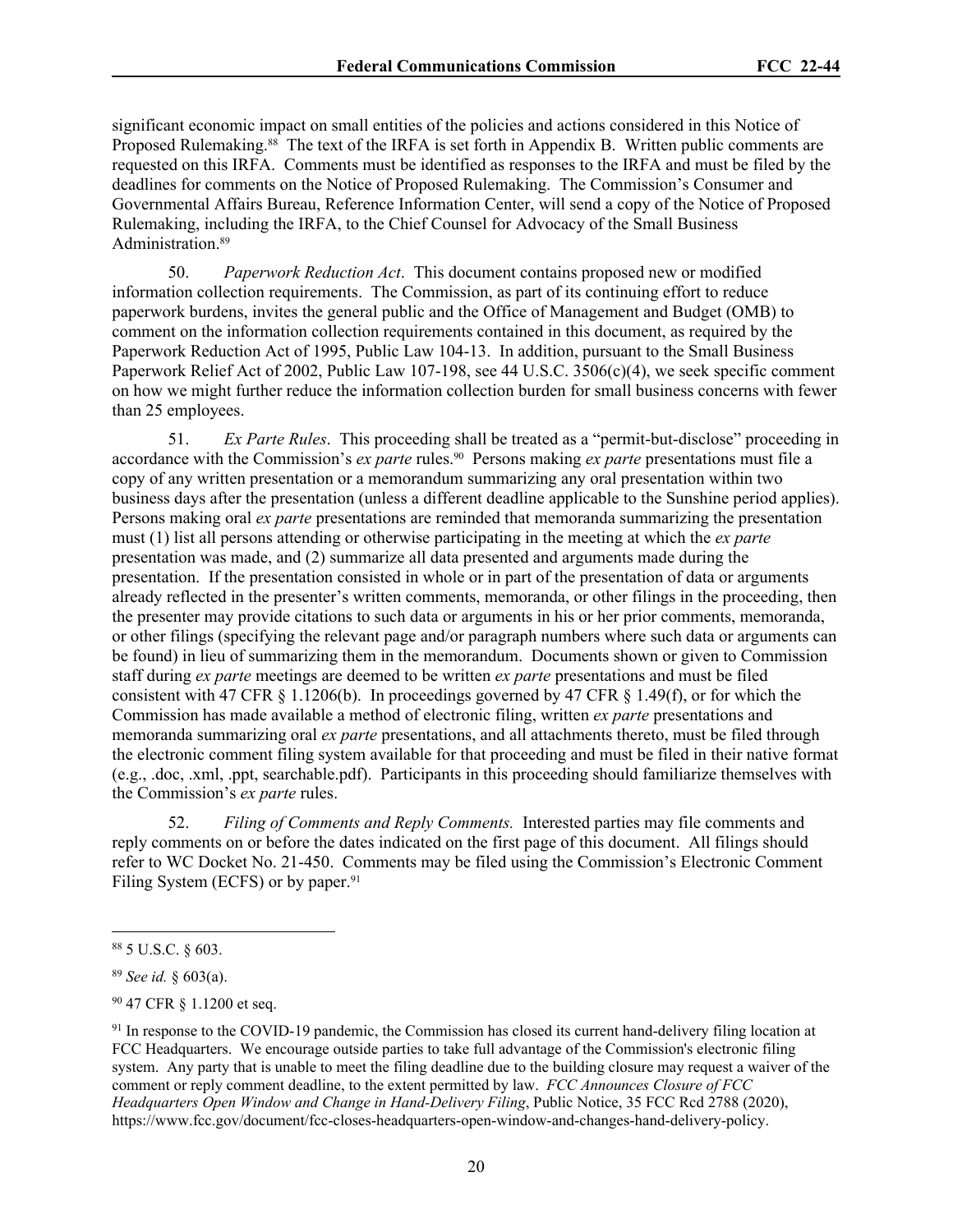- Electronic Filers: Comments may be filed electronically using the Internet by accessing the ECFS: <https://www.fcc.gov/ecfs/>.
- Paper Filers: Parties who choose to file by paper must file an original and one copy of each filing. If more than one docket or rulemaking number appears in the caption of this proceeding, filers must submit two additional copies for each additional docket or rulemaking number.
- Paper filings can be sent by first-class or overnight commercial or U.S. Postal Service mail. All filings must be addressed to the Commission's Secretary, Office of the Secretary, Federal Communications Commission.
- Filings by commercial overnight mail (other than U.S. Postal Service Express Mail and Priority Mail) must be sent to 9050 Junction Drive, Annapolis Junction, MD 20701.
- Filings by U.S. Postal Service first-class, Express, and Priority mail must be addressed to 45 L Street, NE, Washington, DC 20554.

53. *People with Disabilities*. To request materials in accessible formats for people with disabilities (Braille, large print, electronic files, audio format), send an e-mail to fcc504@fcc.gov or call the Consumer & Governmental Affairs Bureau at 202-418-0530 (voice), 202-418-0432 (tty).

54. *Contact Person*. For further information about this proceeding, contact Eric Wu Telecommunications Access Policy Division, Wireline Competition Bureau at (202) 418-1543 or by email at [Eric.Wu@fcc.gov.](file:///C:/Users/Trent.Harkrader/AppData/Local/Microsoft/Windows/INetCache/Content.Outlook/L01JS28G/Eric.Wu@fcc.gov)

### **V. ORDERING CLAUSES**

55. IT IS ORDERED, pursuant to section 60502(c) of the Infrastructure Investment and Jobs Act, Pub. L. No. 117-58, 135 Stat. 429 (2021), that this Notice of Proposed Rulemaking is hereby ADOPTED.

56. IT IS FURTHER ORDERED that, pursuant to applicable procedures set forth in sections 1.415 and 1.419 of the Commission's Rules, 47 CFR §§ 1.415, 1.419, interested parties may file comments on the Notice of Proposed Rulemaking on or before 30 days after publication in the Federal Register, and reply comments on or before 45 days after publication in the Federal Register.

57. IT IS FURTHER ORDERED that the Commission SHALL SEND a copy of this Notice of Proposed Rulemaking, including the Initial Regulatory Flexibility Analysis, to the Chief Counsel for Advocacy of the Small Business Administration.

FEDERAL COMMUNICATIONS COMMISSION

Marlene H. Dortch **Secretary**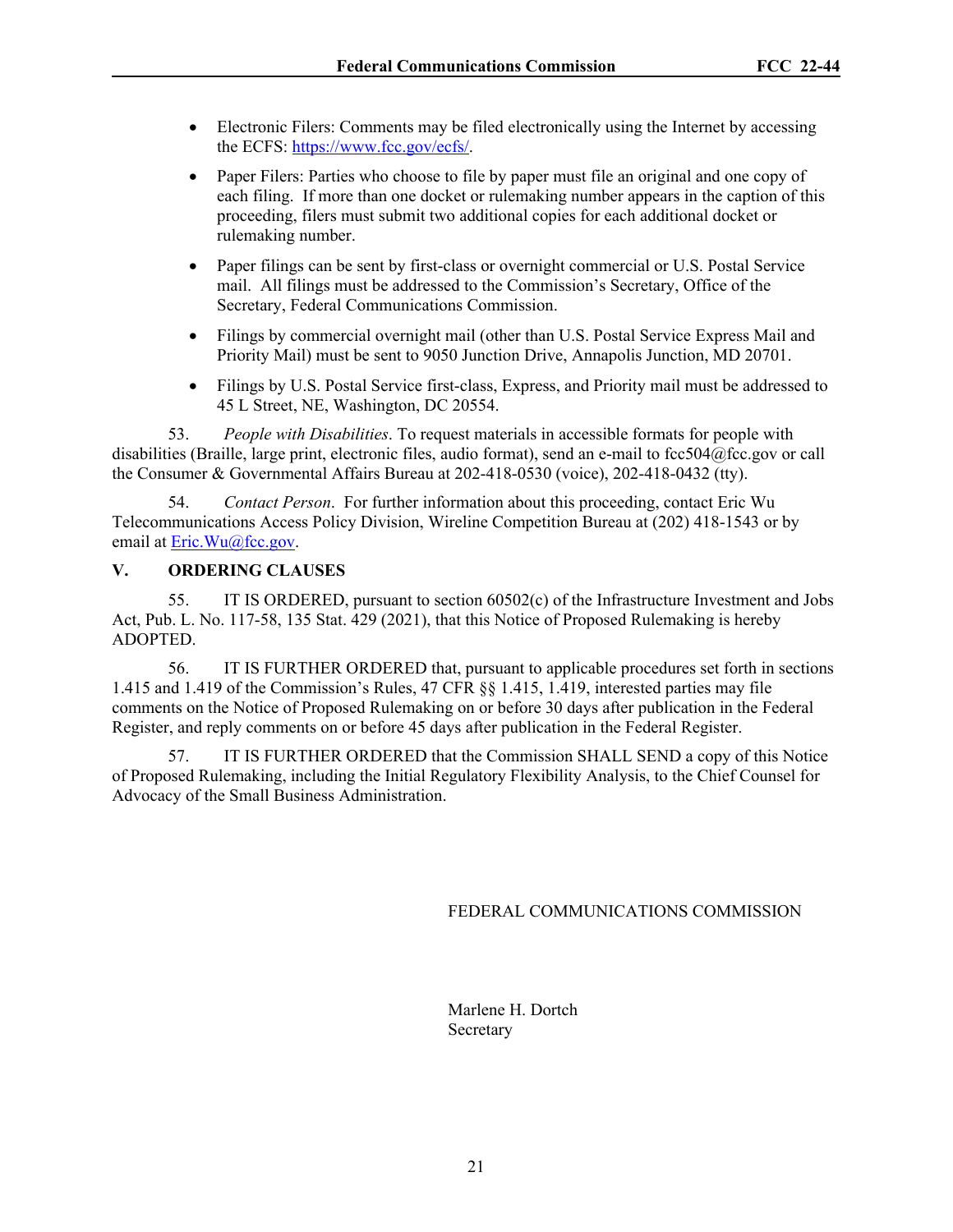# **APPENDIX A – PROPOSED RULES**

# **Subpart R – Affordable Connectivity Program**

**Sec.**

1. Amend  $\S$  54.1801(e)(2)(ii)(A) to read as follows:

# **§ 54.1801 Participating Providers**

(e) \*\*\*

- (i)\*\*\*
- $(ii)$  \*\*\*
	- (A) Violations of the rules or requirements of the Affordable Connectivity Program, including rules and requirements related to the Affordable Connectivity Program transparency data collection; the Emergency Broadband Benefit Program, the Lifeline program, the Emergency Connectivity Fund or successor programs, or any of the Commission's Universal Service Fund program
	- 2. Add § 54.1813 to subpart R to reads as follows:

# **§ 54.1813 Affordable Connectivity Program Transparency Data Collection**

(a) *Information to be collected.* Participating providers shall transmit to the National Lifeline Accountability Database in a format prescribed by the Administrator each new and existing Affordable Connectivity Program subscriber's full name; contact information; total monthly charge for internet service prior to any discounts (including bundled components, associated equipment, taxes, and fees); itemized breakdown of monthly charge including cost of ACP-supported service, associated equipment, discounts, taxes, and fees; plan characteristics, including upload and download speeds, average latency and packet loss, data caps, associated equipment requirements, for bundles, voice and video characteristics (e.g., number of minutes, number of channels offered); and plan coverage by geographic level as to be determined by the Commission.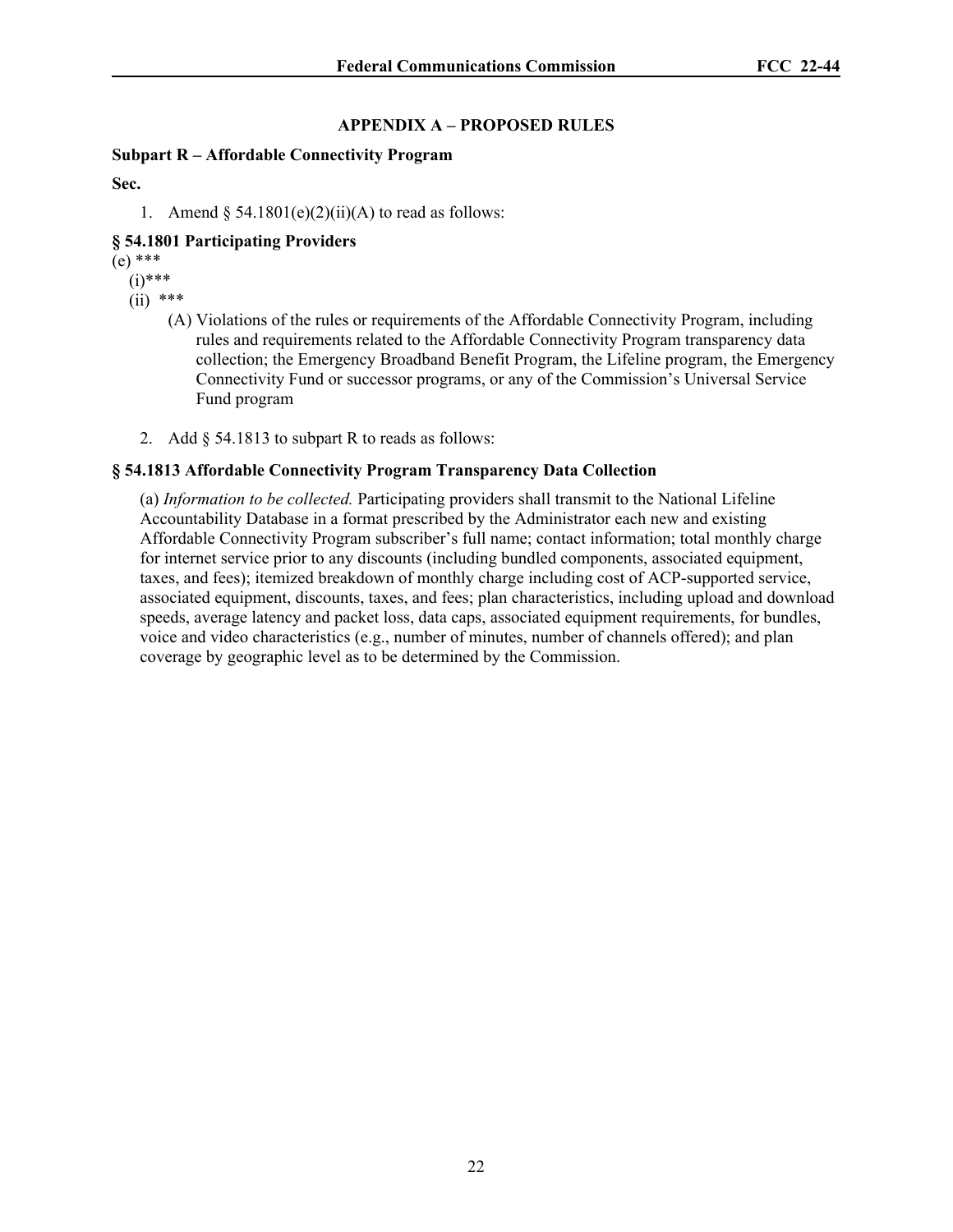# **APPENDIX B**

## **Initial Regulatory Flexibility Analysis**

1. As required by the Regulatory Flexibility Act of 1980, as amended  $(RFA)$ ,<sup>1</sup> the Commission has prepared this Initial Regulatory Flexibility Analysis (IRFA) of the possible significant economic impact on a substantial number of small entities by the policies and rules proposed in this Notice of Proposed Rulemaking (NPRM). Written comments are requested on this IRFA. Comments must be identified as responses to the IRFA and must be filed by the deadlines for comments on the Notice of Proposed Rulemaking provided on the first page of the item. The Commission will send a copy of the *NPRM*, including this IRFA, to the Chief Counsel for Advocacy of the Small Business Administration (SBA).<sup>2</sup> In addition, the *NPRM* and IRFA (or summaries thereof) will be published in the Federal Register.<sup>3</sup>

# **A. Need for, and Objectives of, the Proposed Rules**

2. In the Infrastructure Investment and Jobs Act (Infrastructure Act), Congress established the Affordable Connectivity Program (ACP), which is designed to promote access to broadband internet access services by households that meet specified eligibility criteria by providing funding for participating providers to offer certain services and connected devices to these households at discounted prices.<sup>4</sup> The Affordable Connectivity Program provides funds for an affordable connectivity benefit consisting of a \$30.00 per month discount on the price of broadband internet access services that participating providers supply to eligible households in most parts of the country and a \$75.00 per month discount on such prices in Tribal areas.<sup>5</sup> The Commission established rules governing the affordable connectivity benefit and related matters in the ACP Report and Order.<sup>6</sup>

3. The Infrastructure Act also directs the Commission to issue "final rules regarding the annual collection by the Commission relating to the price and subscription rates of each internet service offering of a participating provider under the Affordable Connectivity Program."<sup>7</sup>

4. This NPRM proposes rules to implement section 60502(c) of the Infrastructure Act, to provide greater transparency into broadband services provided by ACP participating providers, and to allow the Commission to assess its progress towards the ACP program goals. Specifically, the NPRM proposes establishing a mandatory annual data collection, collecting price, subscription rate, and plan characteristic information at the subscriber level through the National Lifeline Accountability Database  $(NLAD).$ <sup>8</sup>

5. The NPRM seeks comment on what plan characteristics, data formats, and collection methods and timing should be collected or adopted.<sup>9</sup> For example, the NPRM seeks comment on whether

3 *Id.*

4 47 U.S.C. § 1752.

 $<sup>5</sup> Id. \S 1752(a)(7)(A), (b)(1), (b)(4).$ </sup>

<sup>6</sup> *See generally Affordable Connectivity Program*, Report and Order and Further Notice of Proposed Rulemaking, WC Docket Nos. 21-450 and 20-445, FCC 22-2, at 1, para. 2. (rel. Jan. 21, 2022) (*ACP Order and Further Notice*).

<sup>8</sup> *See supra* paras. 5-17.

<sup>&</sup>lt;sup>1</sup> 5 U.S.C. § 603. The RFA, 5 U.S.C. § 601-612, has been amended by the Small Business Regulatory Enforcement Fairness Act of 1996 (SBREFA), Pub. L. No. 104-121, Title II, 110 Stat. 857 (1996).

<sup>2</sup>*See* 5 U.S.C. § 603(a).

<sup>&</sup>lt;sup>7</sup> Infrastructure Act, div. F, tit. V,  $\S$  60502(c)(1).

<sup>9</sup> *See supra* paras. 8-9, 38-47.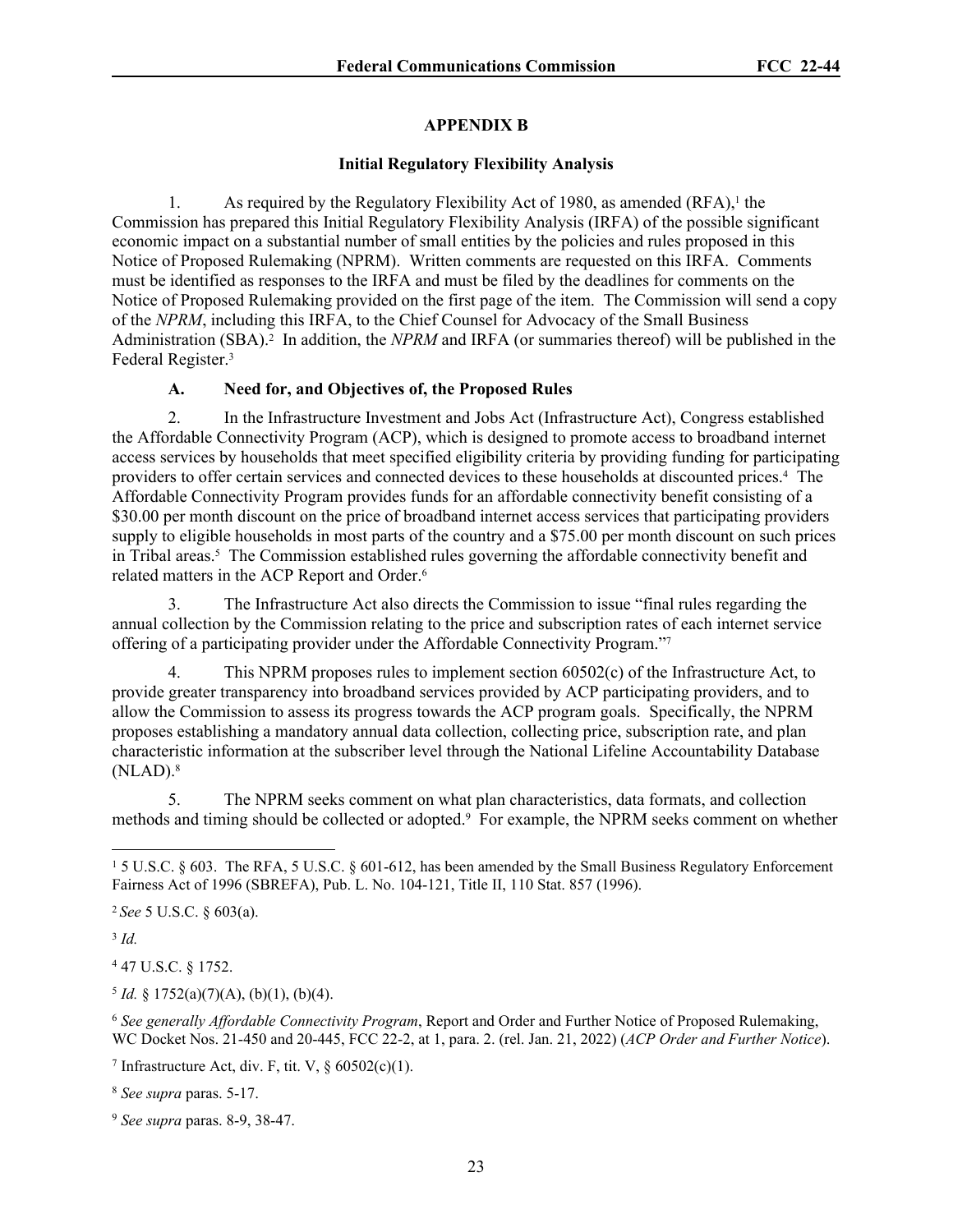the Commission should collect information about plan speed or bundle characteristics, and it also seeks comment on what common data formats the Commission should collect and how the Commission should approach scheduling the annual collection of ACP transparency data.<sup>10</sup> The NPRM also seeks comment on the burdens and benefits of requiring providers to submit information at the subscriber level, aggregate level, and alternative approaches.<sup>11</sup>

6. In executing its obligations under the Infrastructure Act, the Commission intends to establish rules and requirements that implement the relevant provisions of the Infrastructure Act efficiently, with minimal burden on participating providers. These actions are consistent with our ongoing efforts to bridge the digital divide by ensuring that low-income households have access to affordable, high-quality broadband internet access service.

### **B. Legal Basis**

7. The proposed actions are authorized pursuant to the Infrastructure Act, div. F, tit. V, sec.  $60502(c).$ <sup>12</sup>

# **C. Description and Estimate of the Number of Small Entities to Which the Proposed Rules Will Apply**

8. The RFA directs agencies to provide a description of, and where feasible, an estimate of the number of small entities that may be affected by the proposed rules, if adopted.13 The RFA generally defines the term "small entity" as having the same meaning as the terms "small business," "small organization," and "small governmental jurisdiction."14 In addition, the term "small business" has the same meaning as the term "small business concern" under the Small Business Act.<sup>15</sup> A small business concern is one that: (1) is independently owned and operated; (2) is not dominant in its field of operation; (3) satisfies any additional criteria established by the Small Business Administration (SBA).<sup>16</sup>

9. *Small Businesses, Small Organizations, Small Governmental Jurisdictions.* Our actions, over time, may affect small entities that are not easily categorized at present. We therefore describe here, at the outset, three broad groups of small entities that could be directly affected herein.17 First, while there are industry specific size standards for small businesses that are used in the regulatory flexibility analysis, according to data from the Small Business Administration's (SBA) Office of Advocacy, in general a small business is an independent business having fewer than 500 employees.18 These types of small businesses represent 99.9% of all businesses in the United States, which translates to 32.5 million businesses.<sup>19</sup>

 $13$  5 U.S.C. § 603(b)(3).

<sup>14</sup> *See id.* § 601(6).

<sup>15</sup> *See id.* § 601(3) (incorporating by reference the definition of "small business concern" in 15 U.S.C. § 632).

<sup>16</sup> *See* 15 U.S.C. § 632.

<sup>17</sup> *See* 5 U.S.C. § 601(3)-(6).

<sup>19</sup> *Id*.

<sup>10</sup> *See id.* 

<sup>11</sup> *See supra* paras. 17-29.

<sup>&</sup>lt;sup>12</sup> Infrastructure Act, div. F, tit. V,  $\frac{60502(c)(1)}{c}$ .

<sup>&</sup>lt;sup>18</sup> See SBA, Office of Advocacy, Frequently Asked Questions, "What is a small business?," [https://cdn.advocacy.sba.gov/wp-content/uploads/2021/12/06095731/Small-Business-FAQ-Revised-December-](https://cdn.advocacy.sba.gov/wp-content/uploads/2021/12/06095731/Small-Business-FAQ-Revised-December-2021.pdf%20)[2021.pdf](https://cdn.advocacy.sba.gov/wp-content/uploads/2021/12/06095731/Small-Business-FAQ-Revised-December-2021.pdf%20) (Nov 2021).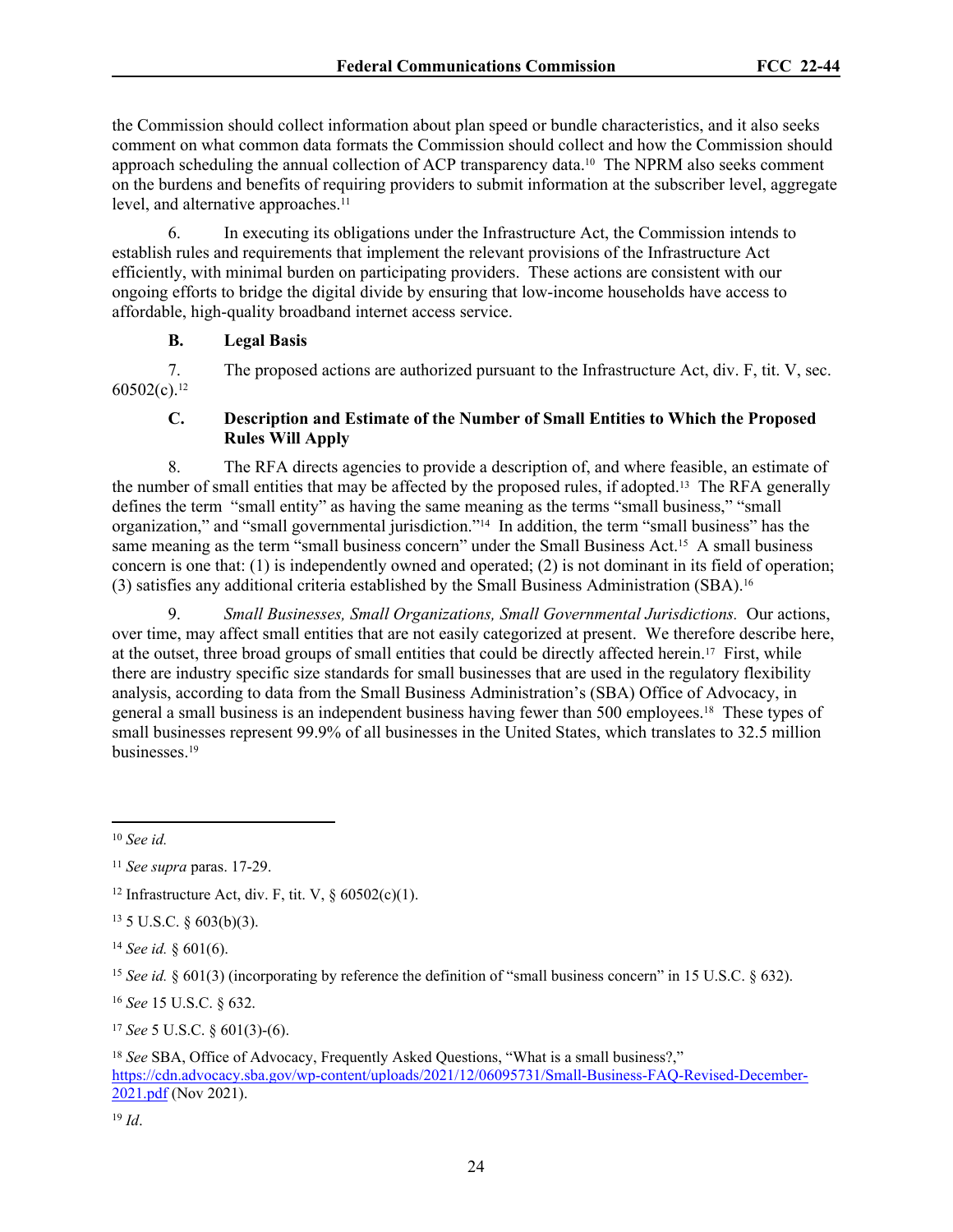10. Next, the type of small entity described as a "small organization" is generally "any notfor-profit enterprise which is independently owned and operated and is not dominant in its field."20 The Internal Revenue Service (IRS) uses a revenue benchmark of \$50,000 or less to delineate its annual electronic filing requirements for small exempt organizations.21 Nationwide, for tax year 2020, there were approximately 447,689 small exempt organizations in the U.S. reporting revenues of \$50,000 or less according to the registration and tax data for exempt organizations available from the IRS.<sup>22</sup>

11. Finally, the small entity described as a "small governmental jurisdiction" is defined generally as "governments of cities, counties, towns, townships, villages, school districts, or special districts, with a population of less than fifty thousand."<sup>23</sup> U.S. Census Bureau data from the 2017 Census of Governments24 indicate that there were 90,075 local governmental jurisdictions consisting of general purpose governments and special purpose governments in the United States.25 Of this number there were 36,931 general purpose governments (county,26 municipal and town or township27) with populations of less than 50,000 and 12,040 special purpose governments - independent school districts<sup>28</sup> with enrollment

<sup>21</sup> The IRS benchmark is similar to the population of less than 50,000 benchmark in 5 U.S.C  $\S$  601(5) that is used to define a small governmental jurisdiction. Therefore, the IRS benchmark has been used to estimate the number small organizations in this small entity description. S*ee* Annual Electronic Filing Requirement for Small Exempt Organizations — Form 990-N (e-Postcard), "Who must file" [https://www.irs.gov/charities-non-profits/annual](https://www.irs.gov/charities-non-profits/annual-electronic-filing-requirement-for-small-exempt-organizations-form-990-n-e-postcard)[electronic-filing-requirement-for-small-exempt-organizations-form-990-n-e-postcard](https://www.irs.gov/charities-non-profits/annual-electronic-filing-requirement-for-small-exempt-organizations-form-990-n-e-postcard). We note that the IRS data does not provide information on whether a small exempt organization is independently owned and operated or dominant in its field.

<sup>22</sup> *See* Exempt Organizations Business Master File Extract (EO BMF), "CSV Files by Region," [https://www.irs.gov/charities-non-profits/exempt-organizations-business-master-file-extract-eo-bmf.](https://www.irs.gov/charities-non-profits/exempt-organizations-business-master-file-extract-eo-bmf) The IRS Exempt Organization Business Master File (EO BMF) Extract provides information on all registered taxexempt/non-profit organizations. The data utilized for purposes of this description was extracted from the IRS EO BMF data for businesses for the tax year 2020 with revenue less than or equal to \$50,000, for Region 1-Northeast Area (58,577), Region 2-Mid-Atlantic and Great Lakes Areas (175,272), and Region 3-Gulf Coast and Pacific Coast Areas (213,840) which includes the continental U.S., Alaska, and Hawaii. This data does not include information for Puerto Rico.

<sup>23</sup> *See* 5 U.S.C. § 601(5).

<sup>24</sup> *See* 13 U.S.C. § 161. The Census of Governments survey is conducted every five (5) years compiling data for years ending with "2" and "7". *See also* Census of Governments, [https://www.census.gov/programs](https://www.census.gov/programs-surveys/cog/about.html)[surveys/cog/about.html.](https://www.census.gov/programs-surveys/cog/about.html)

<sup>25</sup> *See* U.S. Census Bureau, 2017 Census of Governments – Organization Table 2. Local Governments by Type and State: 2017 [CG1700ORG02], [https://www.census.gov/data/tables/2017/econ/gus/2017-governments.html.](https://www.census.gov/data/tables/2017/econ/gus/2017-governments.html) Local governmental jurisdictions are made up of general purpose governments (county, municipal and town or township) and special purpose governments (special districts and independent school districts). *See also id.* at tbl.2. CG1700ORG02 Table Notes\_Local Governments by Type and State\_2017.

<sup>26</sup> *See id.* at tbl.5. County Governments by Population-Size Group and State: 2017 [CG1700ORG05], <https://www.census.gov/data/tables/2017/econ/gus/2017-governments.html>. There were 2,105 county governments with populations less than 50,000. This category does not include subcounty (municipal and township) governments.

<sup>27</sup> *See id.* at tbl.6. Subcounty General-Purpose Governments by Population-Size Group and State: 2017 [CG1700ORG06], <https://www.census.gov/data/tables/2017/econ/gus/2017-governments.html>. There were 18,729 municipal and 16,097 town and township governments with populations less than 50,000.

<sup>28</sup> *See id.* at tbl.10. Elementary and Secondary School Systems by Enrollment-Size Group and State: 2017 [CG1700ORG10], <https://www.census.gov/data/tables/2017/econ/gus/2017-governments.html>. There were 12,040 independent school districts with enrollment populations less than 50,000. *See also id.* at tbl.4. Special-Purpose Local Governments by State Census Years 1942 to 2017 [CG1700ORG04], CG1700ORG04 Table Notes\_Special Purpose Local Governments by State\_Census Years 1942 to 2017.

<sup>20</sup> *See* 5 U.S.C. § 601(4).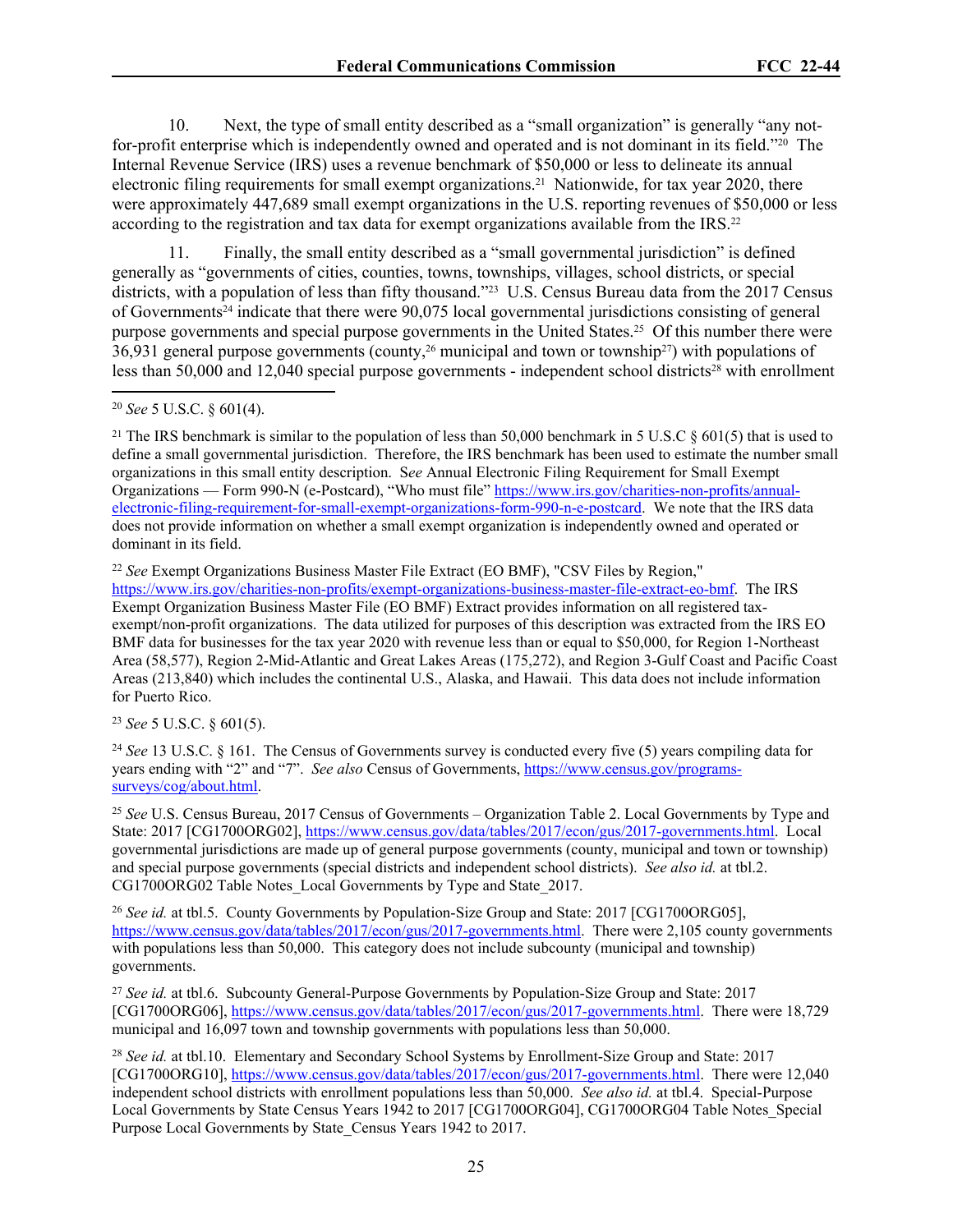populations of less than 50,000.29 Accordingly, based on the 2017 U.S. Census of Governments data, we estimate that at least 48,971 entities fall into the category of "small governmental jurisdictions."<sup>30</sup>

12. *Wired Broadband Internet Access Service Providers*. *(Wired ISPs)*. Providers of wired broadband internet access service include various types of providers except dial-up internet access providers. Wireline service that terminates at an end user location or mobile device and enables the end user to receive information from and/or send information to the internet at information transfer rates exceeding 200 kilobits per second (kbps) in at least one direction is classified as a broadband connection under the Commission's rules.31 Wired broadband internet services fall in the Wired Telecommunications Carriers industry.32 The SBA small business size standard for this industry classifies firms having 1,500 or fewer employees as small.33 U.S. Census Bureau data for 2017 show that there were 3,054 firms that operated in this industry for the entire year.34 Of this number, 2,964 firms operated with fewer than 250 employees.35 Additionally, according to Commission data on internet access services as of December 31, 2018, nationwide there were approximately 2,700 providers of connections over 200 kbps in at least one direction using various wireline technologies.<sup>36</sup> The Commission does not collect data on the number of employees for providers of these services, therefore, at this time we are not able to estimate the number of providers that would qualify as small under the SBA's small business size standard. However, in light of the general data on fixed technology service providers in the Commission's *2020 Communications Marketplace Report*,<sup>37</sup> we believe that the majority of wireline internet access service providers can be considered small entities.

13. *Wireless Broadband Internet Access Service Providers (Wireless ISPs or WISPs)*. Providers of wireless broadband internet access service include fixed and mobile wireless providers. The Commission defines a WISP as "[a] company that provides end-users with wireless access to the

<sup>31</sup> *See* 47 CFR § 1.7001(a)(1).

<sup>32</sup> *See* U.S. Census Bureau, *2017 NAICS Definition, "517311 Wired Telecommunications Carriers,"* [https://www.census.gov/naics/?input=517311&year=2017&details=517311.](https://www.census.gov/naics/?input=517311&year=2017&details=517311)

<sup>33</sup> *See* 13 CFR § 121.201, NAICS Code 517311.

<sup>35</sup> *Id.* The available U.S. Census Bureau data does not provide a more precise estimate of the number of firms that meet the SBA size standard.

<sup>36</sup> *See IAS Status 2018,* Fig. 30 (The technologies used by providers include aDSL, sDSL, Other Wireline, Cable Modem and FTTP). Other wireline includes: all copper-wire based technologies other than xDSL (such as Ethernet over copper, T-1/DS-1 and T3/DS-1) as well as power line technologies which are included in this category to maintain the confidentiality of the providers.

<sup>37</sup> *See Communications Marketplace Report*, GN Docket No. 20-60, 2020 WL 8025117 at 44, paras. 34-35, Figs. II.B.2-4, 6. (2020) (*2020 Communications Marketplace Report*).

<sup>&</sup>lt;sup>29</sup> While the special purpose governments category also includes local special district governments, the 2017 Census of Governments data does not provide data aggregated based on population size for the special purpose governments category. Therefore, only data from independent school districts is included in the special purpose governments category.

<sup>&</sup>lt;sup>30</sup> This total is derived from the sum of the number of general purpose governments (county, municipal and town or township) with populations of less than 50,000 (36,931) and the number of special purpose governments independent school districts with enrollment populations of less than 50,000 (12,040), from the 2017 Census of Governments - Organizations tbls.5, 6 & 10.

<sup>34</sup> *See* U.S. Census Bureau, *2017 Economic Census of the United States, Selected Sectors: Employment Size of Firms for the U.S.: 2017, Table ID: EC1700SIZEEMPFIRM, NAICS Code 517311,* [https://data.census.gov/cedsci/table?y=2017&n=517311&tid=ECNSIZE2017.EC1700SIZEEMPFIRM&hidePrevie](https://data.census.gov/cedsci/table?y=2017&n=517311&tid=ECNSIZE2017.EC1700SIZEEMPFIRM&hidePreview=false) [w=false.](https://data.census.gov/cedsci/table?y=2017&n=517311&tid=ECNSIZE2017.EC1700SIZEEMPFIRM&hidePreview=false)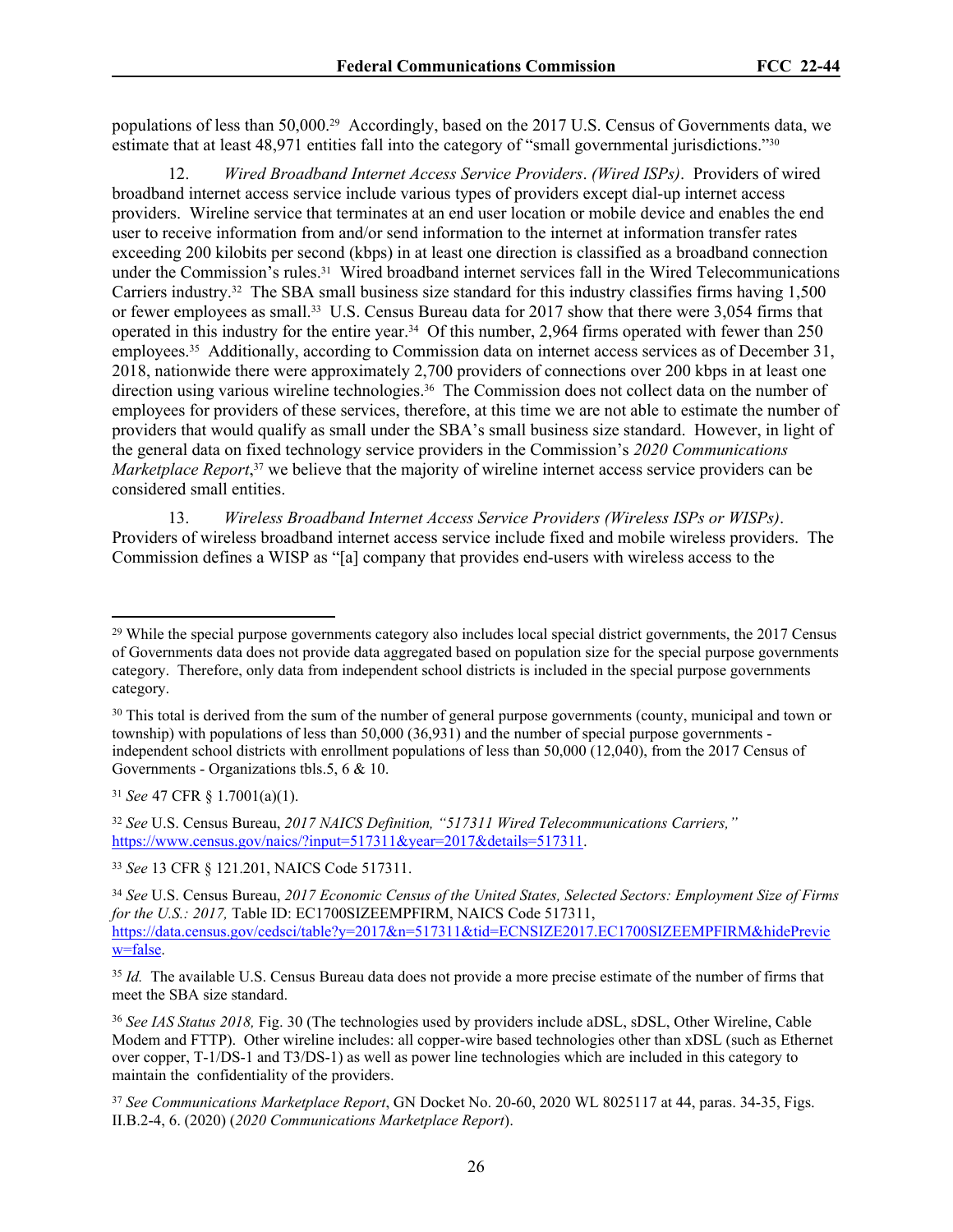Internet[.]"<sup>38</sup> Wireless service that terminates at an end user location or mobile device and enables the end user to receive information from and/or send information to the internet at information transfer rates exceeding 200 kilobits per second (kbps) in at least one direction is classified as a broadband connection under the Commission's rules.39 Neither the SBA nor the Commission have developed a size standard specifically applicable to Wireless Broadband Internet Access Service Providers. The closest applicable industry with an SBA small business size standard is Wireless Telecommunications Carriers (except Satellite).40 The SBA size standard for this industry classifies a business as small if it has 1,500 or fewer employees.41 U.S. Census Bureau data for 2017 show that there were 2,893 firms in this industry that operated for the entire year.<sup>42</sup> Of that number, 2,837 firms employed fewer than 250 employees.<sup>43</sup> Additionally, according to Commission data on internet access services as of December 31, 2018, nationwide there were approximately 1,209 fixed wireless and 71 mobile wireless providers of connections over 200 kbps in at least one direction.<sup>44</sup> The Commission does not collect data on the number of employees for providers of these services, therefore, at this time we are not able to estimate the number of providers that would qualify as small under the SBA's small business size standard. However, based on data in the Commission's *2020 Communications Marketplace Report* on the small number of large mobile wireless nationwide and regional facilities-based providers, the dozens of small regional facilities-based providers and the number of wireless mobile virtual network providers in general,<sup>45</sup> as well as on terrestrial fixed wireless broadband providers in general,<sup>46</sup> we believe that the majority of wireless internet access service providers can be considered small entities.

### **D. Description of Projected Reporting, Recordkeeping, and Other Compliance Requirements for Small Entities**

14. In this NPRM, the Commission seeks comment on its proposal to require providers to provide subscriber level price, subscription rate, and plan characteristic information to the Commission.<sup>47</sup> To the extent the Commission imposes an annual data collection, participating providers of all sizes would be required to maintain and report information concerning plan prices, subscription rates, and plan characteristics. Any recordkeeping or reporting requirements adopted in this proceeding however will apply only to those providers that choose to participate in the Affordable Connectivity Program.

<sup>44</sup> *See IAS Status 2018,* Fig. 30*.* 

<sup>46</sup> *Id.* at 59, para. 91.

<sup>38</sup> Federal Communications Commission, Internet Access Services: Status as of December 31, 2018 *(IAS Status 2018)*, Industry Analysis Division, Office of Economics & Analytics (September 2020). The report can be accessed at [https://www.fcc.gov/economics-analytics/industry-analysis-division/iad-data-statistical-reports.](https://www.fcc.gov/economics-analytics/industry-analysis-division/iad-data-statistical-reports)

<sup>39</sup> *See* 47 CFR § 1.7001(a)(1).

<sup>40</sup> *See* U.S. Census Bureau, *2017 NAICS Definition, "517312 Wireless Telecommunications Carriers (except Satellite),"* [https://www.census.gov/naics/?input=517312&year=2017&details=517312.](https://www.census.gov/naics/?input=517911&year=2017&details=517911)

<sup>41</sup> *See* 13 CFR § 121.201, NAICS Code 517312.

<sup>42</sup> *See* U.S. Census Bureau, *2017 Economic Census of the United States*, *Employment Size of Firms for the U.S.: 2017,* Table ID: EC1700SIZEEMPFIRM, NAICS Code 517312, [https://data.census.gov/cedsci/table?y=2017&n=517312&tid=ECNSIZE2017.EC1700SIZEEMPFIRM&hidePrevie](https://data.census.gov/cedsci/table?y=2017&n=517312&tid=ECNSIZE2017.EC1700SIZEEMPFIRM&hidePreview=false) [w=false.](https://data.census.gov/cedsci/table?y=2017&n=517312&tid=ECNSIZE2017.EC1700SIZEEMPFIRM&hidePreview=false)

<sup>&</sup>lt;sup>43</sup> *Id.* The available U.S. Census Bureau data does not provide a more precise estimate of the number of firms that meet the SBA size standard.

<sup>45</sup> *See Communications Marketplace Report*, GN Docket No. 20-60, 2020 WL 8025117 at 4, paras. 9-13. (2020) (*2020 Communications Marketplace Report*).

<sup>47</sup> *See supra* paras. 5-9, 41-47.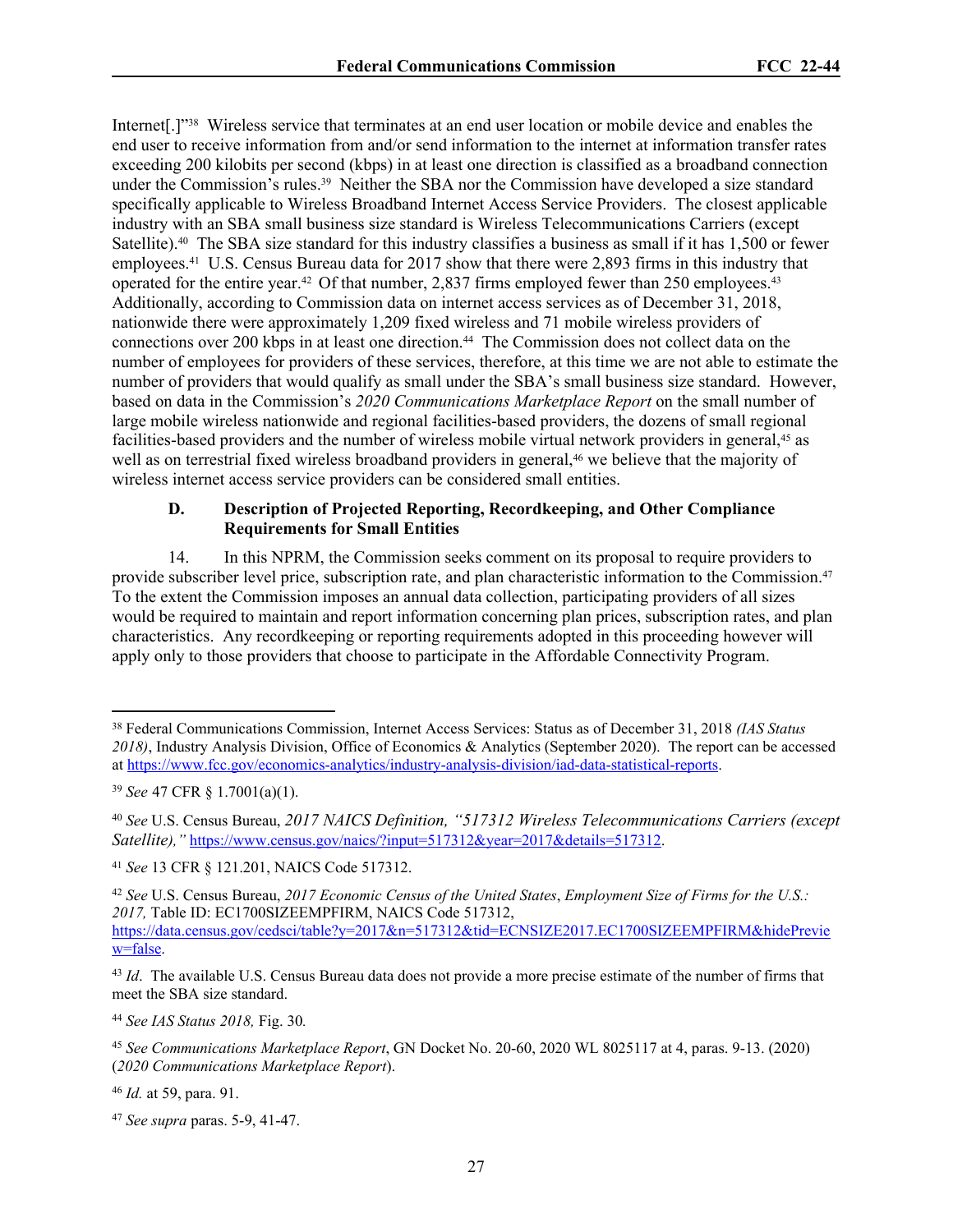15. In assessing the cost of compliance for small entities, at this time the Commission cannot quantify the cost of compliance with the potential rule changes that may be adopted and is not in a position to determine whether the proposals in the NPRM will require small entities to hire professionals in order to comply. The Commission seeks comment on its proposals and their likely costs and benefits as well as alternative approaches. We expect the comments we receive will include information on the costs and benefits, service impacts, and other relevant matters that should help us identify and evaluate relevant issues for small entities, including compliance costs and other burdens (as well as countervailing benefits), so that we may develop final rules that minimize such costs.

## **E. Steps Taken to Minimize the Significant Economic Impact on Small Entities, and Significant Alternatives Considered**

16. The RFA requires an agency to describe any significant, specifically small business, alternatives that it has considered in reaching its proposed approach, which may include the following four alternatives (among others): "(1) the establishment of differing compliance or reporting requirements or timetables that take into account the resources available to small entities; (2) the clarification, consolidation, or simplification of compliance and reporting requirements under the rule for such small entities; (3) the use of performance rather than design standards; and (4) an exemption from coverage of the rule, or any part thereof, for such small entities."<sup>48</sup>

17. The NPRM seeks comments from all interested parties. The Commission is aware that some of the proposed collections under consideration will impact small entities. The NPRM does seek comment on the impact of its proposed rules on providers, and small entities are encouraged to bring to the Commission's attention any specific concerns that they may have with the proposals outlined in the NPRM.<sup>49</sup>

18. The Commission will evaluate the economic impact on small entities, as identified in comments filed in response to the NPRM and this IRFA, in reaching its final conclusions and taking actions in this proceeding.

# **F. Federal Rules that May Duplicate, Overlap, or Conflict with the Proposed Rules**

19. None.

 $48$  5 U.S.C. § 603(c)(1)–(4).

<sup>49</sup> *Supra* paras. 23-24 (seeking comment from small providers on data collection burden).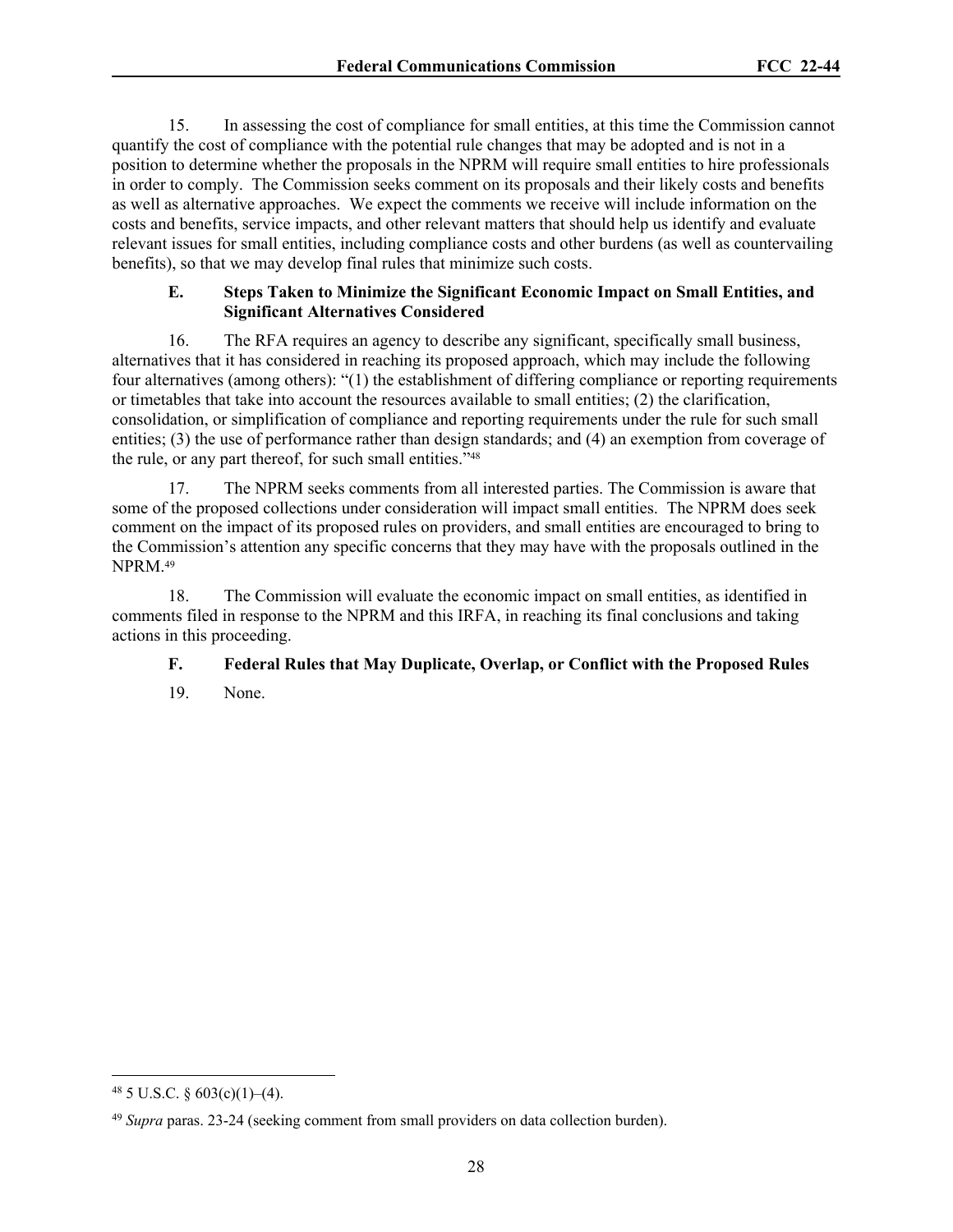#### **STATEMENT OF CHAIRWOMAN JESSICA ROSENWORCEL**

Re: *Affordable Connectivity Program*, WC Docket No. 21-450, Notice of Proposed Rulemaking (June 8, 2022).

There are now more than 12 million households nationwide that subscribe to the Affordable Connectivity Program. This Commission established the program—and it's a big deal. It's the largestever broadband affordability program in the United States.

Last week, I visited San Antonio to learn from those with boots on the ground—in this case, cowboy boots—spreading the word about how this program can help families get online and stay online. From Representative Joaquin Castro I learned that before the pandemic one in four households in the city had no internet access at home. It's a statistic the city is eager to change and there are amazing local efforts to do so through the San Antonio Housing Authority, San Antonio Public Library, and City of San Antonio Office of Innovation. Speaking with these folks was like attending a masterclass in community organizing and digital equity.

One thing I took away from this trip is that data matters. The city has done a lot of work to quantify the state of internet service within its borders. It has made use of the local zip code data we produce about subscribers to the Affordable Connectivity Program. And the people I spoke with impressed upon me that more data would be even better because it will help inform their efforts to reach everyone in the city—block by block, building by building.

The good news is that more data is coming. That's because this rulemaking is an effort to standardize the way we collect data about the Affordable Connectivity Program. This is a terrific idea. It's also required under the law. Section 60502(c) of the Infrastructure Investment and Jobs Act specifically directs us to establish rules for the collection of data "relating to the price and subscription rates of each internet service offering of a participating provider under the Affordable Connectivity Program." That is what we kick off here and I look forward to the record that develops. More than that, I look forward to increasing the data we have regarding this program and the creative ways it can support digital equity efforts San Antonio and in communities nationwide.